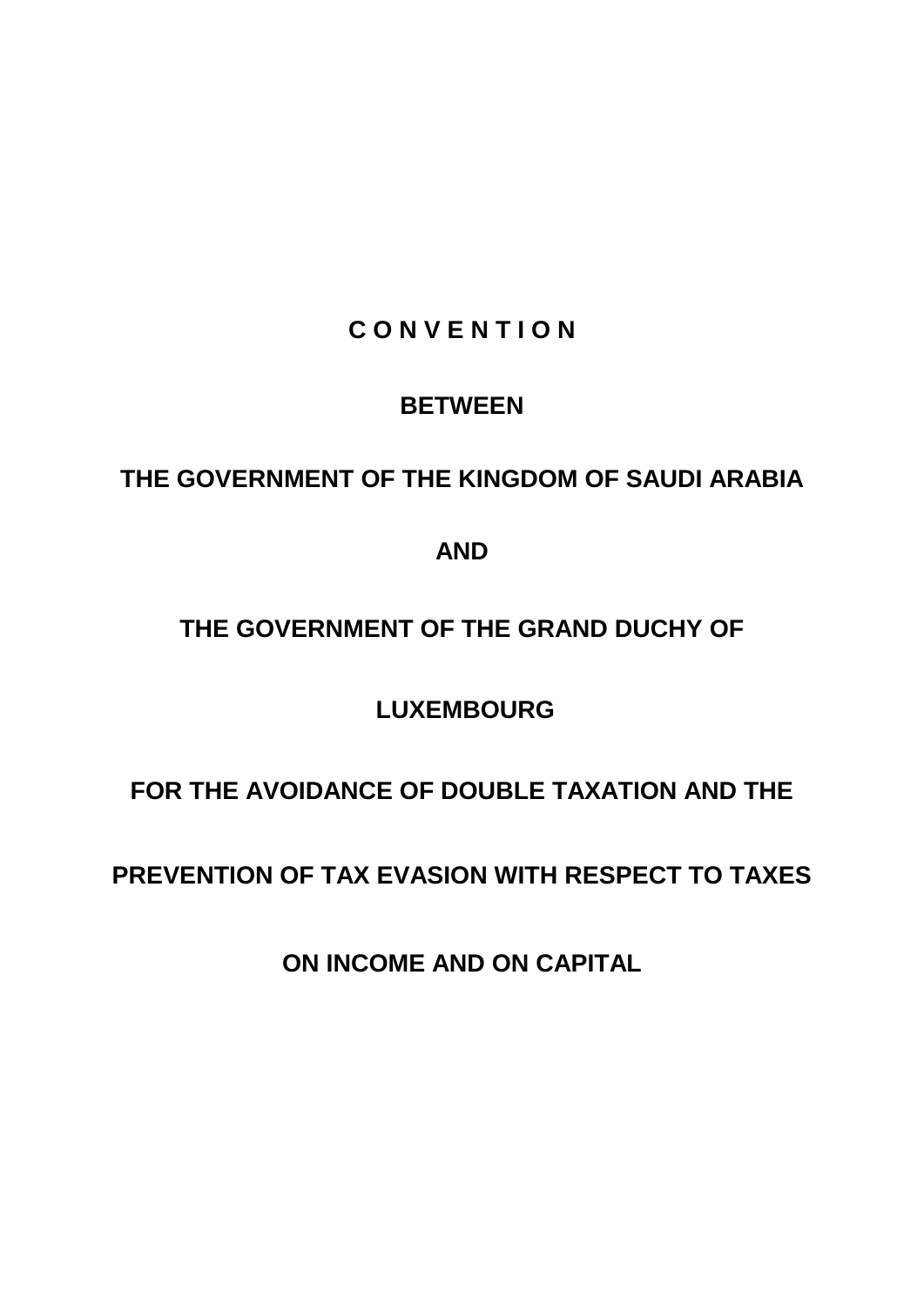The Government of the Kingdom of Saudi Arabia and the Government of the Grand Duchy of Luxembourg

Desiring to conclude a Convention for the avoidance of double taxation and the prevention of tax evasion with respect to taxes on income and on capital,

Have agreed as follows:

# Article 1

# PERSONS COVERED

This Convention shall apply to persons who are residents of one or both of the Contracting States.

# Article 2

# TAXES COVERED

1. This Convention shall apply to taxes on income and on capital imposed on behalf of a Contracting State or of its administrative subdivisions or local authorities, irrespective of the manner in which they are levied.

2. There shall be regarded as taxes on income and on capital all taxes imposed on total income, on total capital, or on elements of income or of capital, including taxes on gains from the alienation of movable or immovable property, taxes on the total amounts of wages or salaries paid by enterprises, as well as taxes on capital appreciation.

3. The existing taxes to which this Convention shall apply are in particular:

a) in the case of the Kingdom of Saudi Arabia:

- (i) the Zakat; and
- (ii) the income tax including the natural gas investment tax;

(hereinafter referred to as the "Saudi Tax");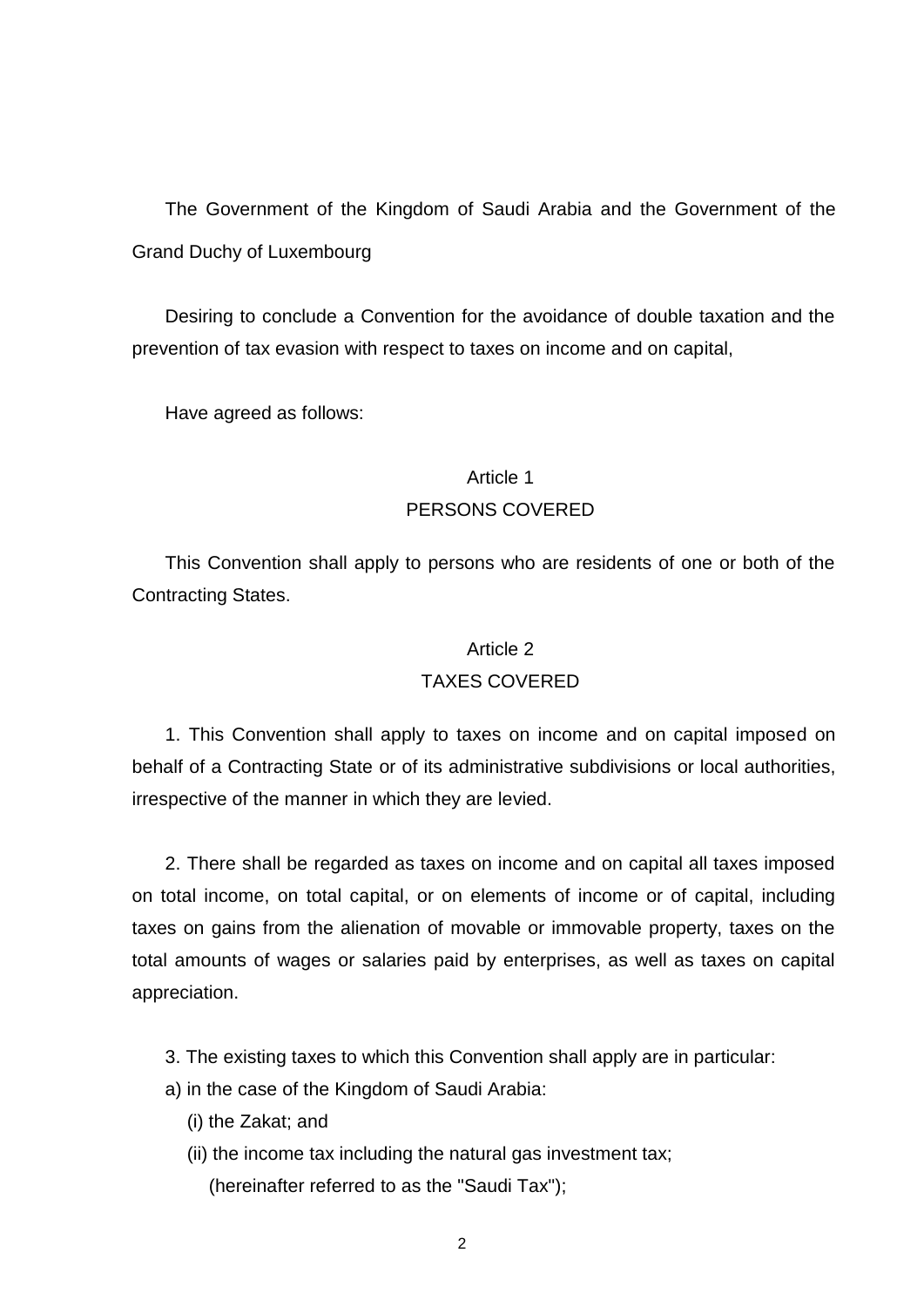b) in the case of the Grand Duchy of Luxembourg:

- (i) the income tax on individuals;
- (ii) the corporation tax;
- (iii) the capital tax; and
- (iv) the communal trade tax; (hereinafter referred to as "Luxembourg tax").

4. This Convention shall apply also to any identical or substantially similar taxes that are imposed after the date of signature of this Convention in addition to, or in place of, the existing taxes. The competent authorities of the Contracting States shall notify each other of any significant changes that have been made in their respective taxation laws.

# Article 3

# GENERAL DEFINITIONS

1. For the purposes of this Convention, unless the context otherwise requires:

a) the term "Kingdom of Saudi Arabia" means the territory of the Kingdom of Saudi Arabia which also includes the area outside the territorial waters, where the Kingdom of Saudi Arabia exercises its sovereign and jurisdictional rights in their waters, sea bed, sub-soil and natural resources by virtue of its law and international law;

b) the term "Luxembourg" means the Grand Duchy of Luxembourg and, when used in a geographical sense, means the territory of the Grand Duchy of Luxembourg;

c) the terms "a Contracting State" and "the other Contracting State" mean the Kingdom of Saudi Arabia or the Grand Duchy of Luxembourg as the context requires;

d) the term "person" includes an individual, a company and any other body of persons, including the State, its administrative subdivisions or local authorities;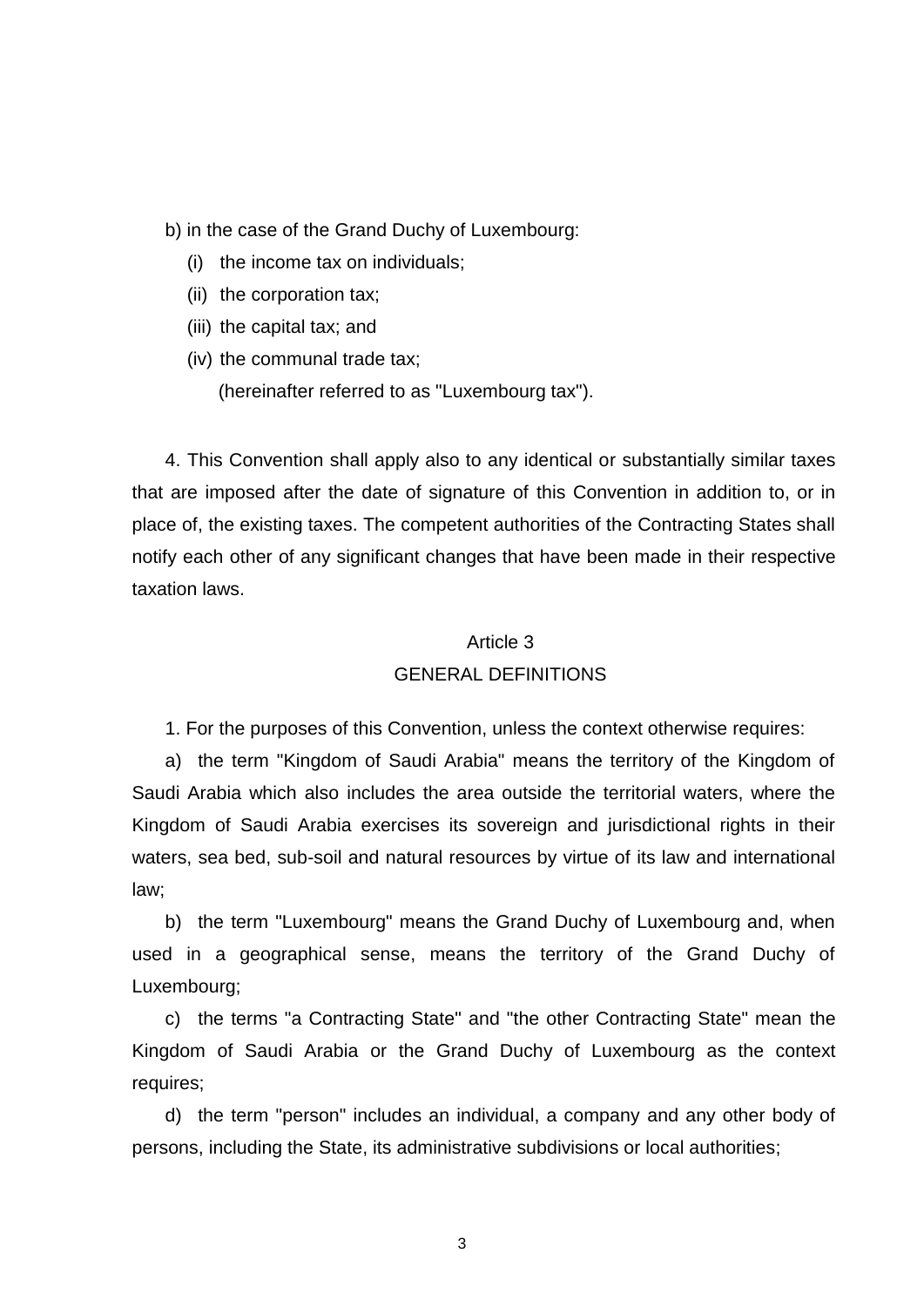e) the term "company" means any body corporate or any entity that is treated as a body corporate for tax purposes;

f) the terms "enterprise of a Contracting State" and "enterprise of the other Contracting State" mean respectively an enterprise carried on by a resident of a Contracting State and an enterprise carried on by a resident of the other Contracting State;

g) the term "international traffic" means any transport by a ship or aircraft operated by an enterprise that has its place of effective management in a Contracting State, except when the ship or aircraft is operated solely between places in the other Contracting State;

- h) the term "competent authority" means:
	- (i) in the case of the Kingdom of Saudi Arabia, the Ministry of Finance represented by the Minister of Finance or his authorised representative;
	- (ii) in the case of Luxembourg, the Minister of Finance or his authorised representative;
- i) the term "national" means:
	- (i) any individual possessing the nationality of a Contracting State;
	- (ii) any legal person, partnership or association deriving its status as such from the laws in force in a Contracting State.

2. As regards the application of this Convention at any time by a Contracting State, any term not defined therein shall, unless the context otherwise requires, have the meaning that it has at that time under the law of that State for the purposes of the taxes to which this Convention applies, any meaning under the applicable tax laws of that State prevailing over a meaning given to the term under other laws of that State.

#### Article 4

#### RESIDENT

1. For the purposes of this Convention, the term "resident of a Contracting State" means any person who, under the laws of that State, is liable to tax therein by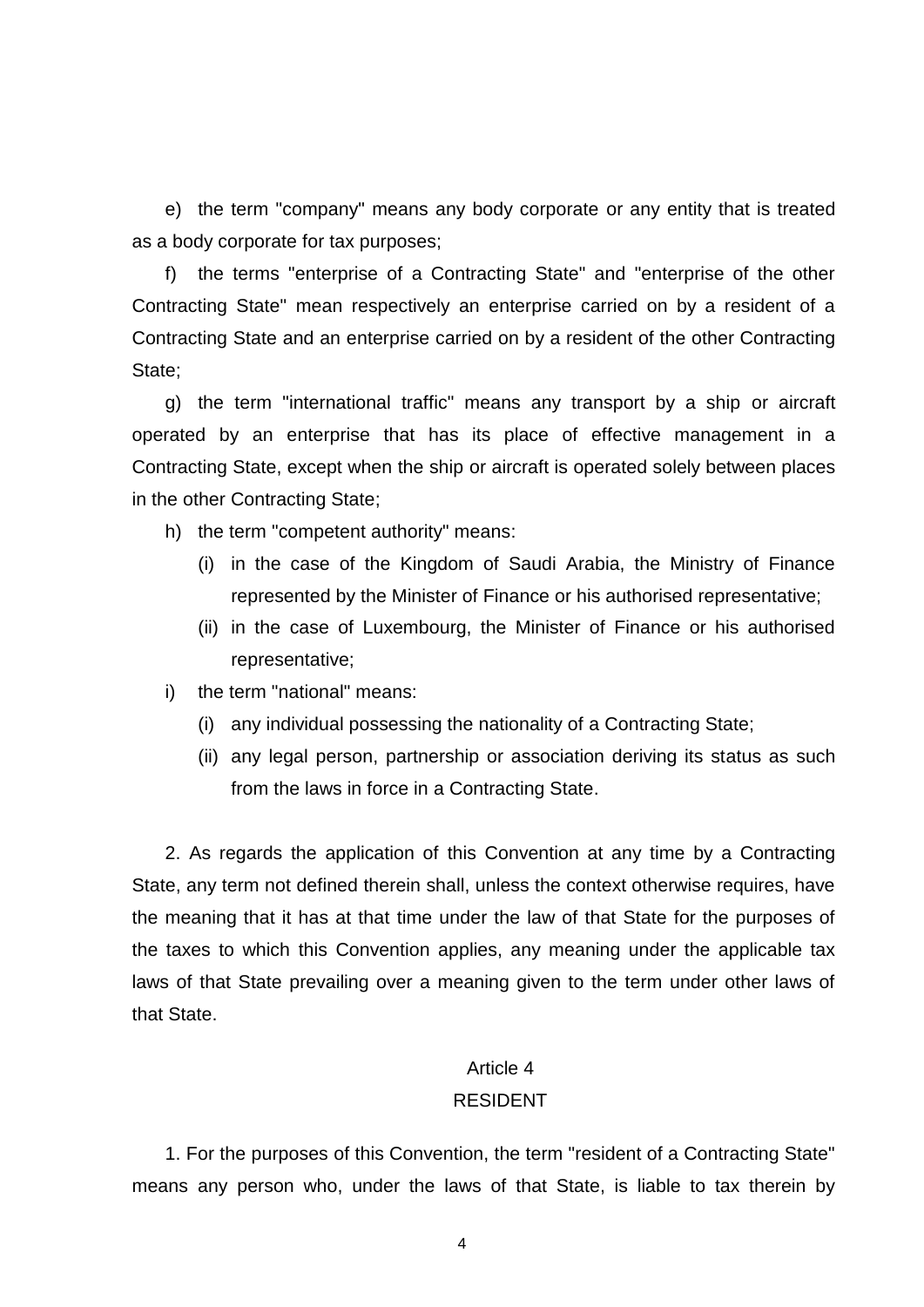reason of his domicile, residence, place of incorporation, place of management or any other criterion of a similar nature, and also includes that State and any administrative subdivision or local authority thereof. This term, however, does not include any person who is liable to tax in that State in respect only of income from sources in that State or capital situated therein.

2. Where by reason of the provisions of paragraph 1 of this Article, an individual is a resident of both Contracting States, then his status shall be determined as follows:

a) he shall be deemed to be a resident only of the Contracting State in which he has a permanent home available to him; if he has a permanent home available to him in both Contracting States, he shall be deemed to be a resident only of the Contracting State with which his personal and economic relations are closer (centre of vital interests);

b) if the Contracting State in which he has his centre of vital interests cannot be determined, or if he has not a permanent home available to him in either Contracting State, he shall be deemed to be a resident only of the Contracting State in which he has an habitual abode;

c) if he has an habitual abode in both Contracting States or in neither of them, he shall be deemed to be a resident only of the Contracting State of which he is a national;

d) if he is a national of both Contracting States or of neither of them, the competent authorities of the Contracting States shall settle the question by mutual agreement.

3. Where by reason of the provisions of paragraph 1 of this Article a person other than an individual is a resident of both Contracting States, then it shall be deemed to be a resident only of the State in which its place of effective management is situated.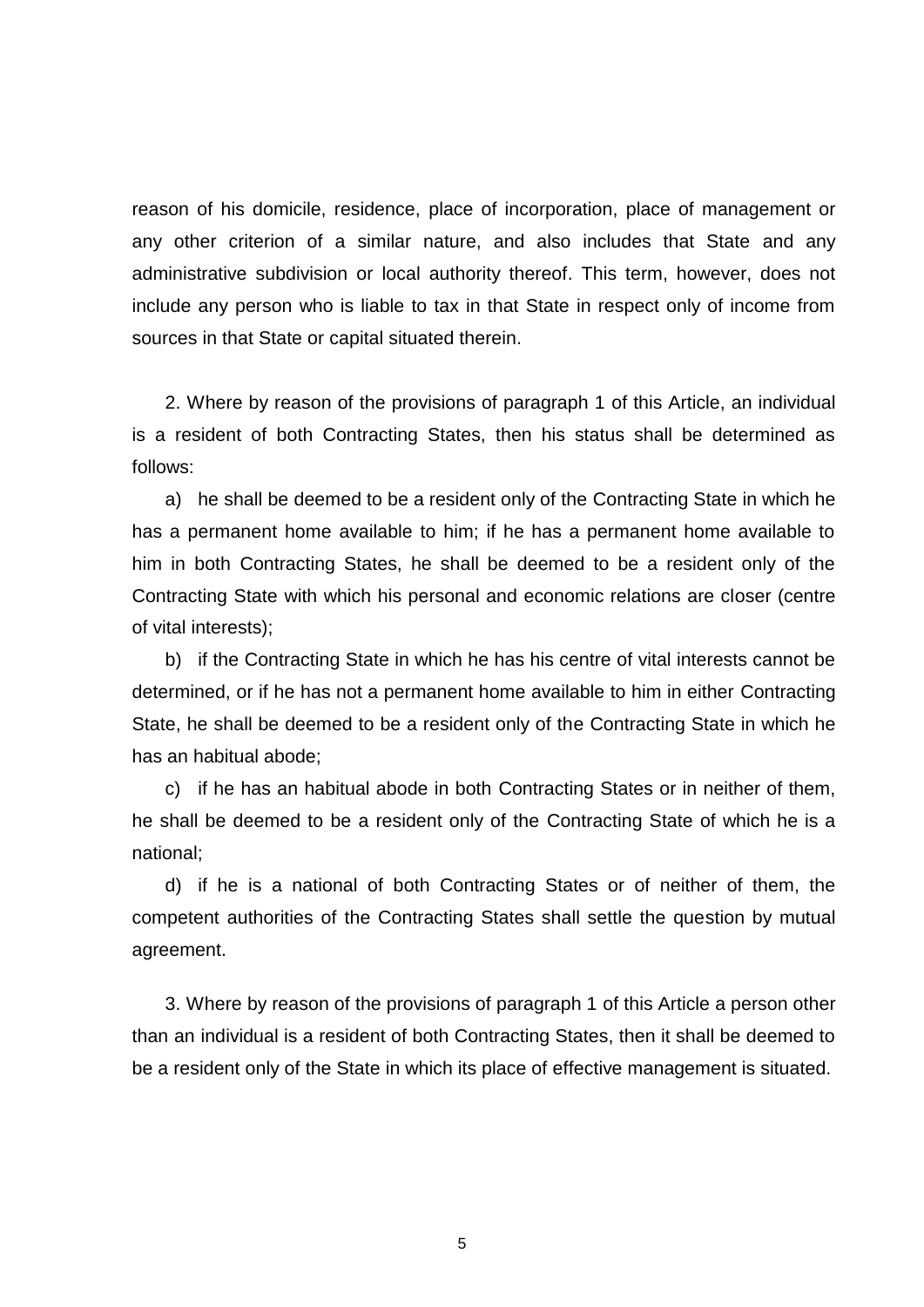#### Article 5

# PERMANENT ESTABLISHMENT

1. For the purposes of this Convention, the term "permanent establishment" means a fixed place of business through which the business of an enterprise is wholly or partly carried on.

2. The term "permanent establishment" includes especially:

- a) a place of management;
- b) a branch;
- c) an office;
- d) a factory;
- e) a workshop, and
- f) any place of extraction of natural resources.

3. The term "permanent establishment" also includes:

a) a building site, a construction, a dredging project or assembly or installation project, or supervisory activities, in connection therewith, but only where such site, project or activities continue for a period more than 6 months;

b) the furnishing of services, including consultancy services, by an enterprise through employees or other personnel engaged by the enterprise for such purpose, but only where activities of that nature continue (for the same or a connected project) within a Contracting State for a period or periods aggregating more than 6 months within any 12-month period.

4. Notwithstanding the preceding provisions of this Article, the term "permanent establishment" shall be deemed not to include:

a) the use of facilities solely for the purpose of storage, display or delivery of goods or merchandise belonging to the enterprise;

b) the maintenance of a stock of goods or merchandise belonging to the enterprise solely for the purpose of storage, display or delivery;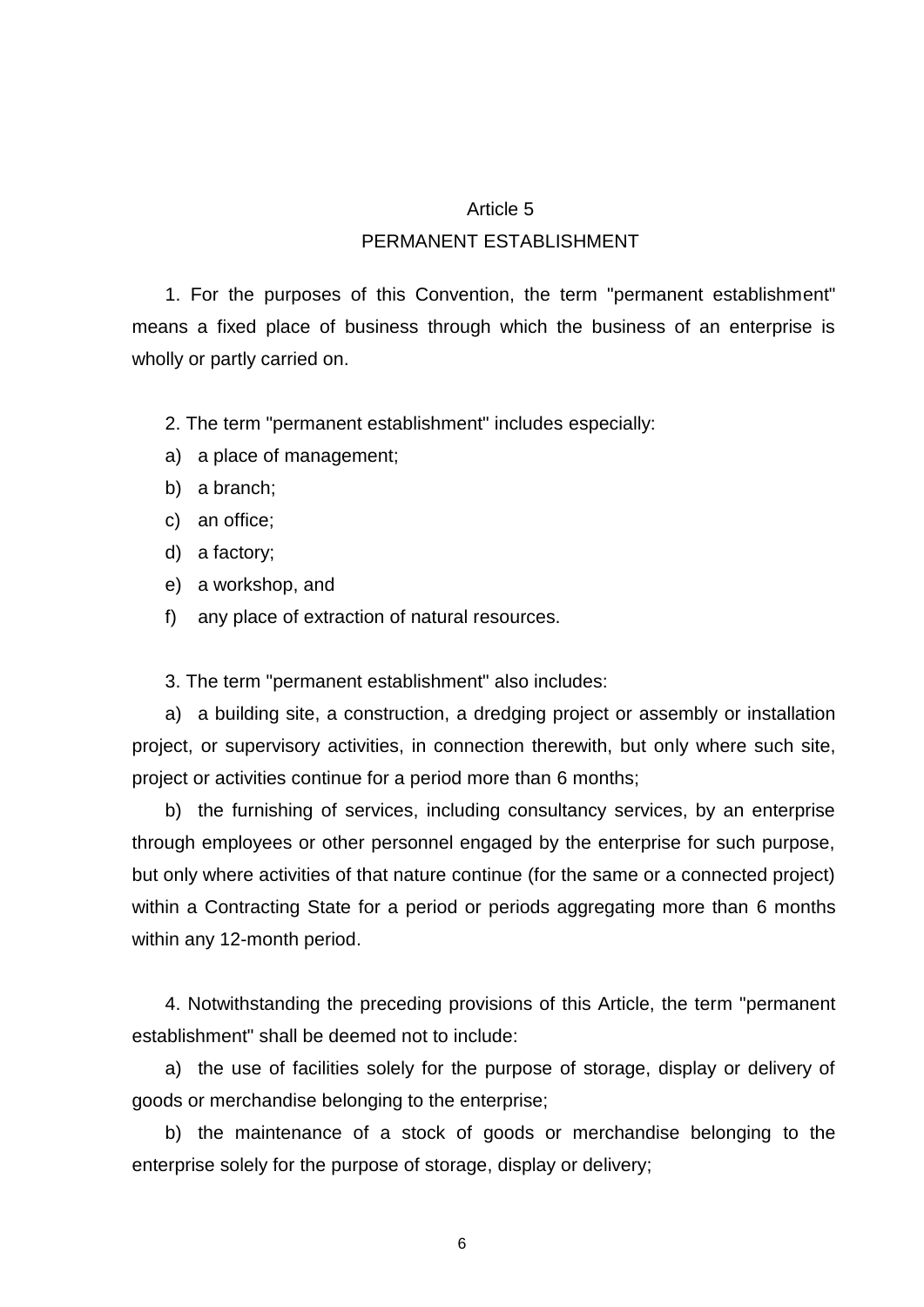c) the maintenance of a stock of goods or merchandise belonging to the enterprise solely for the purpose of processing by another enterprise;

d) the maintenance of a fixed place of business solely for the purpose of purchasing goods or merchandise or of collecting information, for the enterprise;

e) the maintenance of a fixed place of business solely for the purpose of carrying on, for the enterprise, any other activity of a preparatory or auxiliary character;

f) the maintenance of a fixed place of business solely for any combination of activities mentioned in sub-paragraphs a) to e) , provided that the overall activity of the fixed place of business resulting from this combination is of a preparatory or auxiliary character;

g) the sale of goods or merchandise belonging to the enterprise displayed at an occasional temporary fair or exhibition alter the closing of the said fair or exhibition.

5. Notwithstanding the provisions of paragraphs 1 and 2 of this Article, where a person - other than an agent of an independent status to whom paragraph 6 of this Article applies - is acting in a Contracting State on behalf of an enterprise of the other Contracting State and has, and habitually exercises, in a Contracting State an authority to conclude contracts in the name of the enterprise, that enterprise shall be deemed to have a permanent establishment in that Contracting State in respect of any activities which that person undertakes for the enterprise, unless the activities of such person are limited to those mentioned in paragraph 4 of this Article which, if exercised through a fixed place of business, would not make this fixed place of business a permanent establishment under the provisions of that paragraph.

6. An enterprise of a Contracting State shall not be deemed to have a permanent establishment in the other Contracting State merely because it carries on business in that other State through a broker, general commission agent or any other agent of an independent status, provided that such persons are acting in the ordinary course of their business.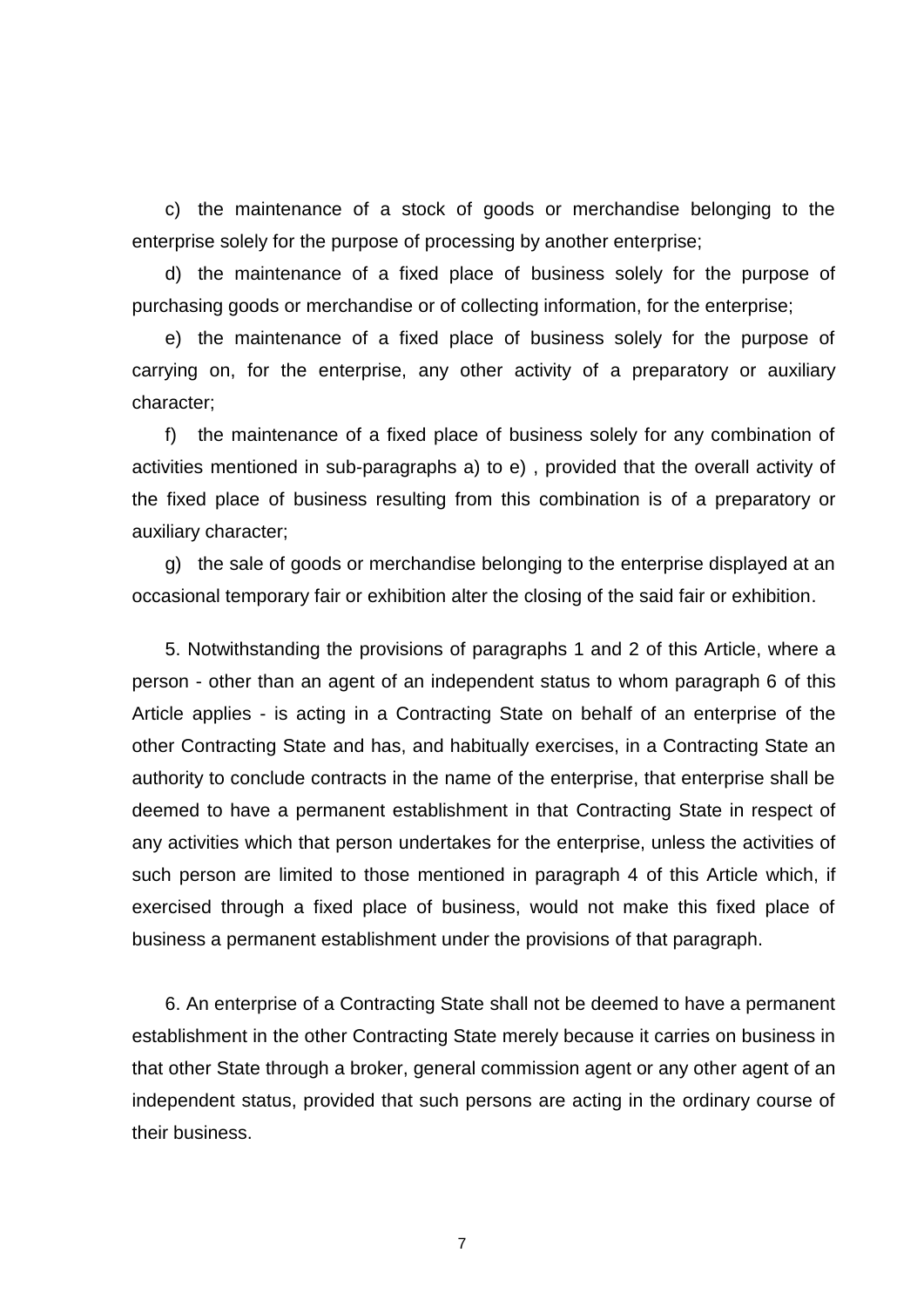7. The fact that a company which is a resident of a Contracting State controls or is controlled by a company which is a resident of the other Contracting State, or which carries on business in that other State (whether through a permanent establishment or otherwise), shall not of itself constitute either company a permanent establishment of the other.

# Article 6 INCOME FROM IMMOVABLE PROPERTY

1. Income derived by a resident of a Contracting State from immovable property (including income from agriculture or forestry) situated in the other Contracting State may be taxed in that other Contracting State.

2. The term "immovable property" shall have the meaning which it has under the law of the Contracting State in which the property in question is situated. The term shall in any case include property accessory to immovable property, livestock and equipment used in agriculture and forestry, rights to which the provisions of general law respecting landed property apply, usufruct of immovable property and rights to variable or fixed payments as consideration for the working of, or the right to work, mineral deposits, sources and other natural resources; ships, boats and aircraft shall not be regarded as immovable property.

3. The provisions of paragraph 1 of this Article shall apply to income derived from the direct use, letting, or use in any other form of immovable property.

4. The provisions of paragraphs 1 and 3 of this Article shall also apply to the income from immovable property of an enterprise and to income from immovable property used for the performance of independent personal services.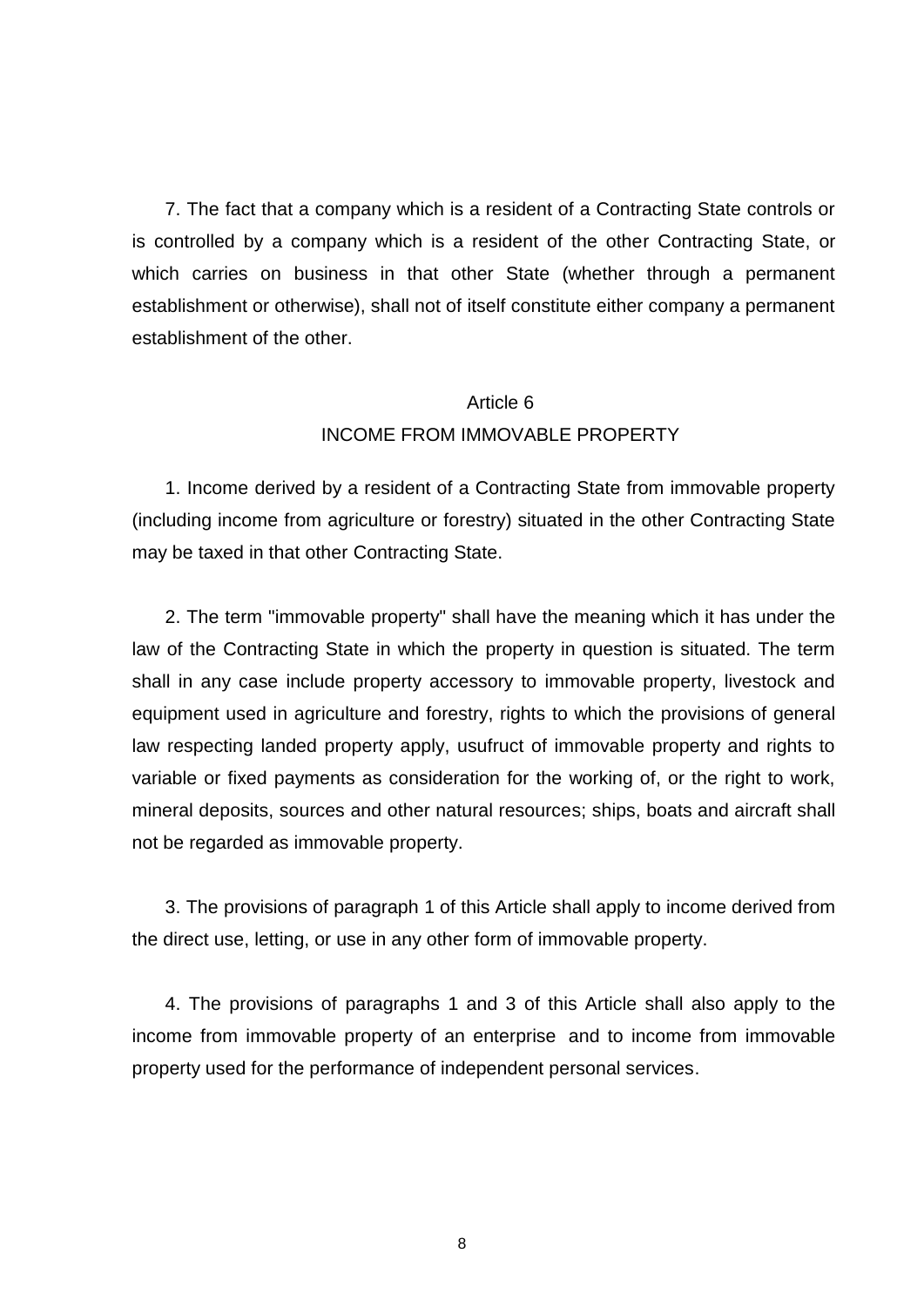# Article 7 BUSINESS PROFITS

1. The profits of an enterprise of a Contracting State shall be taxable only in that State unless the enterprise carries on business in the other Contracting State through a permanent establishment situated therein. If the enterprise carries on business as aforesaid, the profits of the enterprise may be taxed in the other State but only so much of them as is attributable to that permanent establishment.

2. Subject to the provisions of paragraph 3 of this Article, where an enterprise of a Contracting State carries on business in the other Contracting State through a permanent establishment situated therein, there shall in each Contracting State be attributed to that permanent establishment the profits which it might be expected to make if it were a distinct and separate enterprise engaged in the same or similar activities under the same or similar conditions and dealing wholly independently with the enterprise of which it is a permanent establishment.

3. In the determination of the profits of a permanent establishment, there shall be allowed as deductions expenses which are incurred for the purposes of the business of the permanent establishment, including executive and general administrative expenses so incurred, whether in the State in which the permanent establishment is situated or elsewhere. However, no such deduction shall be allowed in respect of amounts, if any, paid (otherwise than towards reimbursement of actual expenses) by the permanent establishment to the head office of the enterprise or any of its other offices, by way of royalties, fees or other similar payments in return for the use of patents or other rights, or by way of commission, for specific services performed or for management, or, except in the case of a banking enterprise, by way of income from debt-claims with regard to moneys lent to the permanent establishment. Likewise, no account shall be taken, in the determination of the profits of a permanent establishment, for amounts charged (otherwise than towards reimbursement of actual expenses), by the permanent establishment to the head office of the enterprise or any of its other offices, by way of royalties, fees or other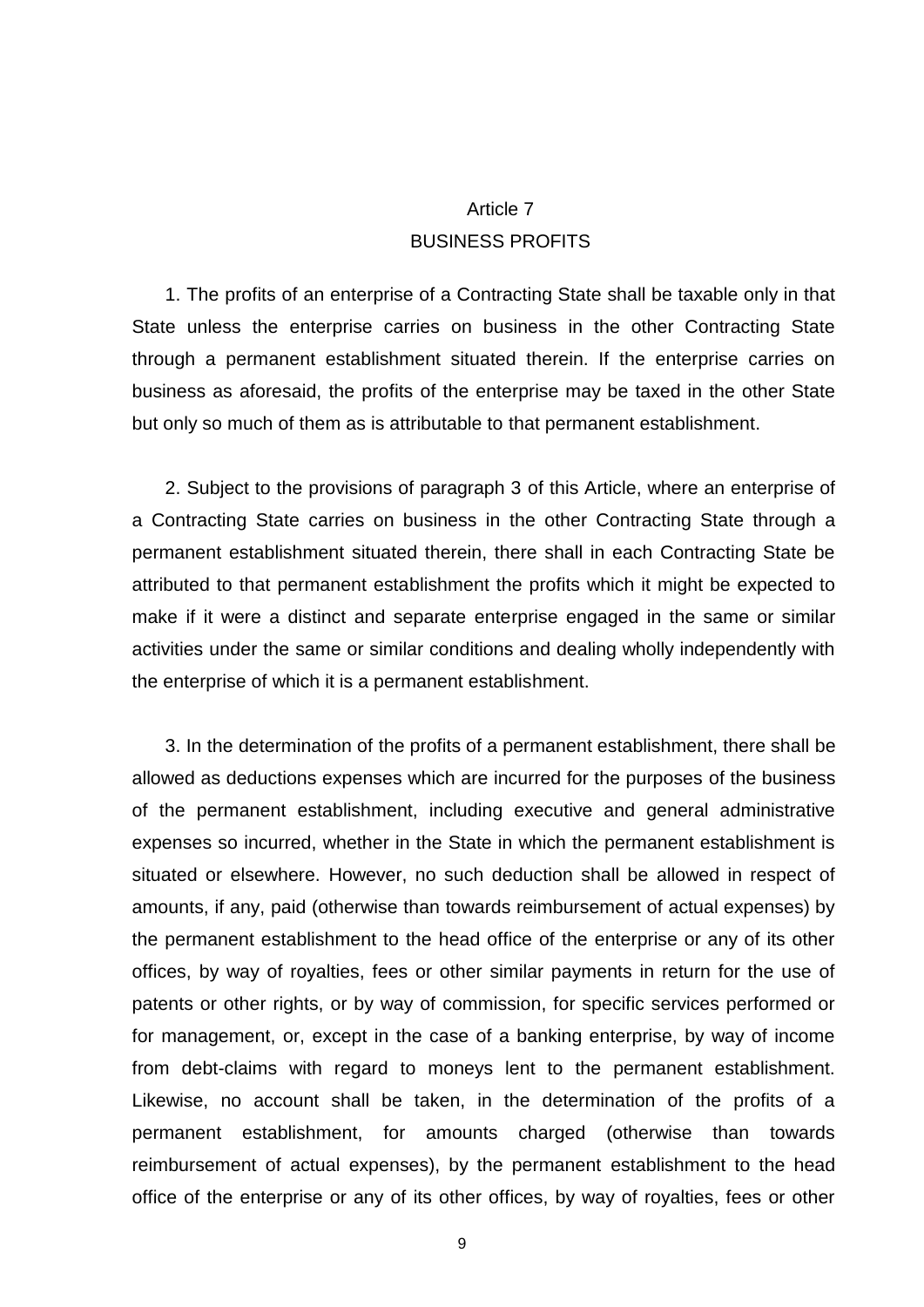similar payments in return for the use of patents or other rights, or by way of commission for specific services performed or for management, or, except in the case of a banking enterprise, by way of income from debt-claims with regard to moneys lent to the head office of the enterprise or any of its other offices.

4. Notwithstanding other provisions, the business profits derived by an enterprise of a Contracting State from the exportation of merchandise to the other Contracting State shall not be taxed in that other Contracting State. Where export contracts include other activities carried on through a permanent establishment in the other Contracting State profits derived from such activities may be taxed in the other Contracting State.

5. The term "business profits" includes, but is not limited to income derived from manufacturing, mercantile, banking, insurance, from the Operation of inland transportation, the furnishing of services and the rental of tangible personal movable property. Such a term does not include the performance of personal services by an individual either as an employee or in an independent capacity.

6. Each Contracting State shall apply its domestic law with regard to insurance activities.

7. Where profits include items of income which are dealt with separately in other Articles of this Convention, then the provisions of those Articles shall not be affected by the provisions of this Article.

# Article 8

#### SHIPPING AND AIR TRANSPORT

1. Profits from the operation of ships or aircraft in international traffic shall be taxable only in the Contracting State in which the place of effective management of the enterprise is situated.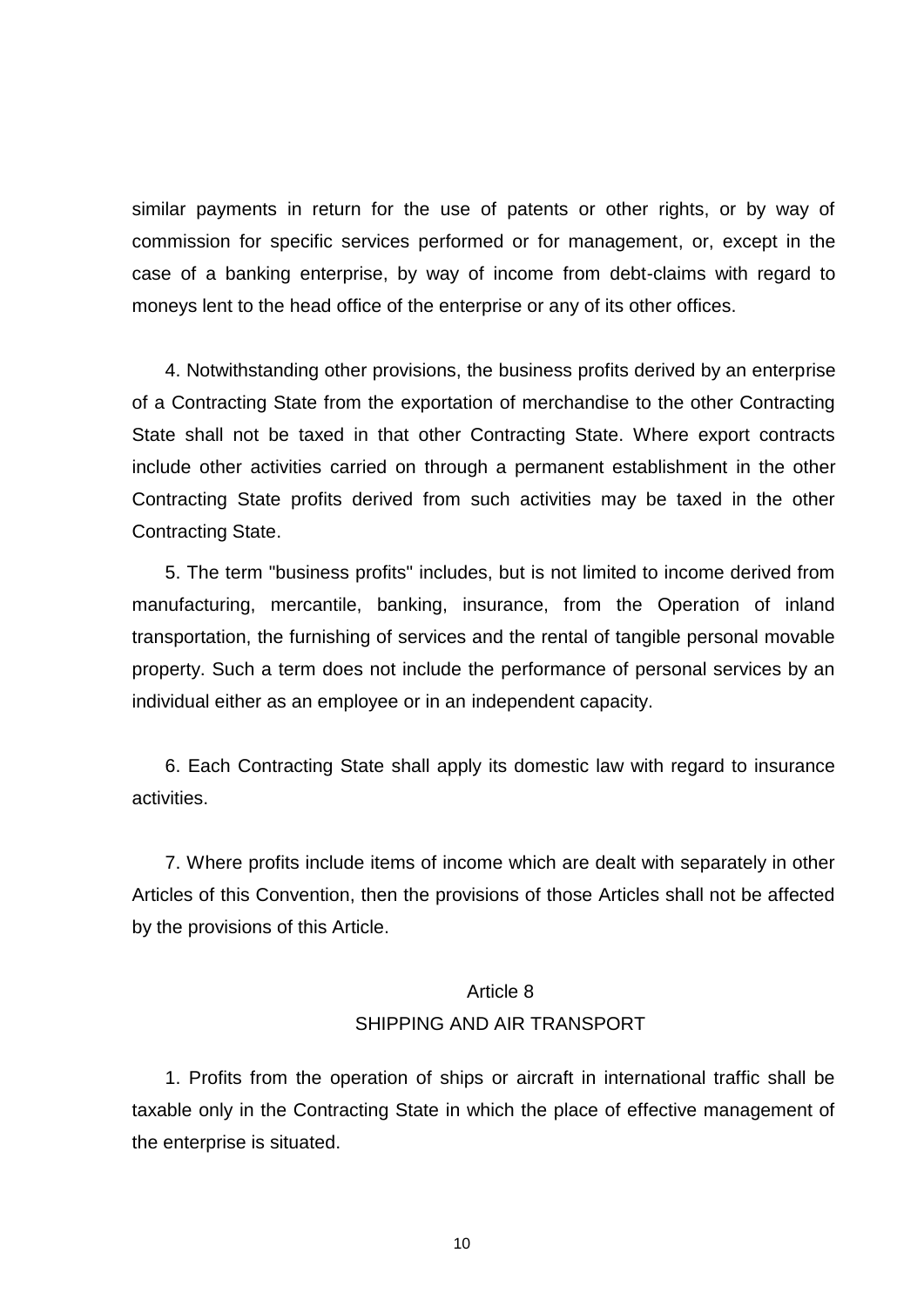2. If the place of effective management of a shipping enterprise is aboard a ship, then it shall be deemed to be situated in the Contracting State in which the home harbour of the ship is situated, or, if there is no such home harbour, in the Contracting State of which the operator of the ship is a resident.

3. The provisions of paragraph 1 of this Article shall also apply to profits from the participation in a pool, a joint business or an international operating agency.

# Article 9

# ASSOCIATED ENTERPRISES

1. Where:

a) an enterprise of a Contracting State participates directly or indirectly in the management, control or capital of an enterprise of the other Contracting State, or

b) the same persons participate directly or indirectly in the management, control or capital of an enterprise of a Contracting State and an enterprise of the other Contracting State,

and in either case conditions are made or imposed between the two enterprises in their commercial or financial relations which differ from those which would be made between independent enterprises, then any profits which would, but for those conditions, have accrued to one of the enterprises, but, by reason of those conditions, have not so accrued, may be included in the profits of that enterprise and taxed accordingly.

2. Where a Contracting State includes in the profits of an enterprise of that State – and taxes accordingly – profits on which an enterprise of the other Contracting State has been charged to tax in that other State and the profits so included are profits which would have accrued to the enterprise of the first-mentioned State if the conditions made between the two enterprises had been those which would have been made between independent enterprises, then that other State shall make an appropriate adjustment to the amount of the tax charged therein on those profits. In determining such adjustment, due regard shall be had to the other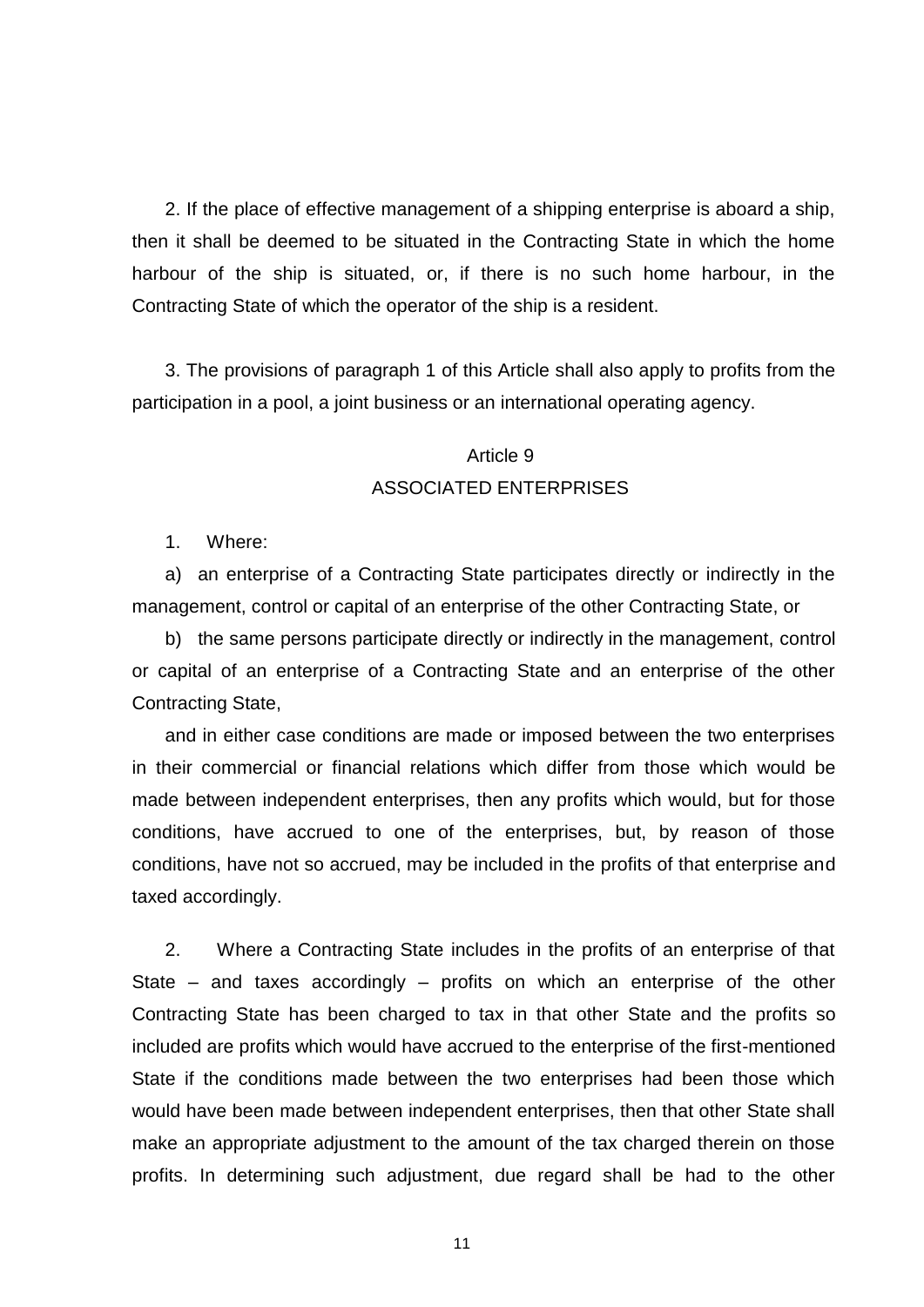provisions of this Convention and the competent authorities of the Contracting States shall if necessary consult each other.

# Article 10

# DIVIDENDS

1. Dividends paid by a company which is a resident of a Contracting State to a resident of the other Contracting State may be taxed in that other State.

2. However, such dividends may also be taxed in the Contracting State of which the company paying the dividends is a resident and according to the laws of that State, but if the beneficial owner of the dividends is a resident of the other Contracting State, the tax so charged shall not exceed 5 per cent of the gross amount of the dividends. This paragraph shall not affect the taxation of the company in respect of the profits out of which the dividends are paid.

3. The term "dividends" as used in this Article means income from shares, "jouissance" shares or "jouissance" rights, mining shares, founders' shares or other rights not being debt-claims, participating in profits, as well as income from other corporate rights which is subjected to the same taxation treatment as income from shares by the laws of the State of which the company making the distribution is a resident.

4. The provisions of paragraphs 1 and 2 of this Article shall not apply if the beneficial owner of the dividends, being a resident of a Contracting State, carries on business in the other Contracting State of which the company paying the dividends is a resident, through a permanent establishment situated therein, or performs in that other State independent personal services from a fixed base situated therein, and the holding in respect of which the dividends are paid is effectively connected with such permanent establishment or fixed base. In such case the provisions of Article 7 or Article 14 of this Convention, as the case may be, shall apply.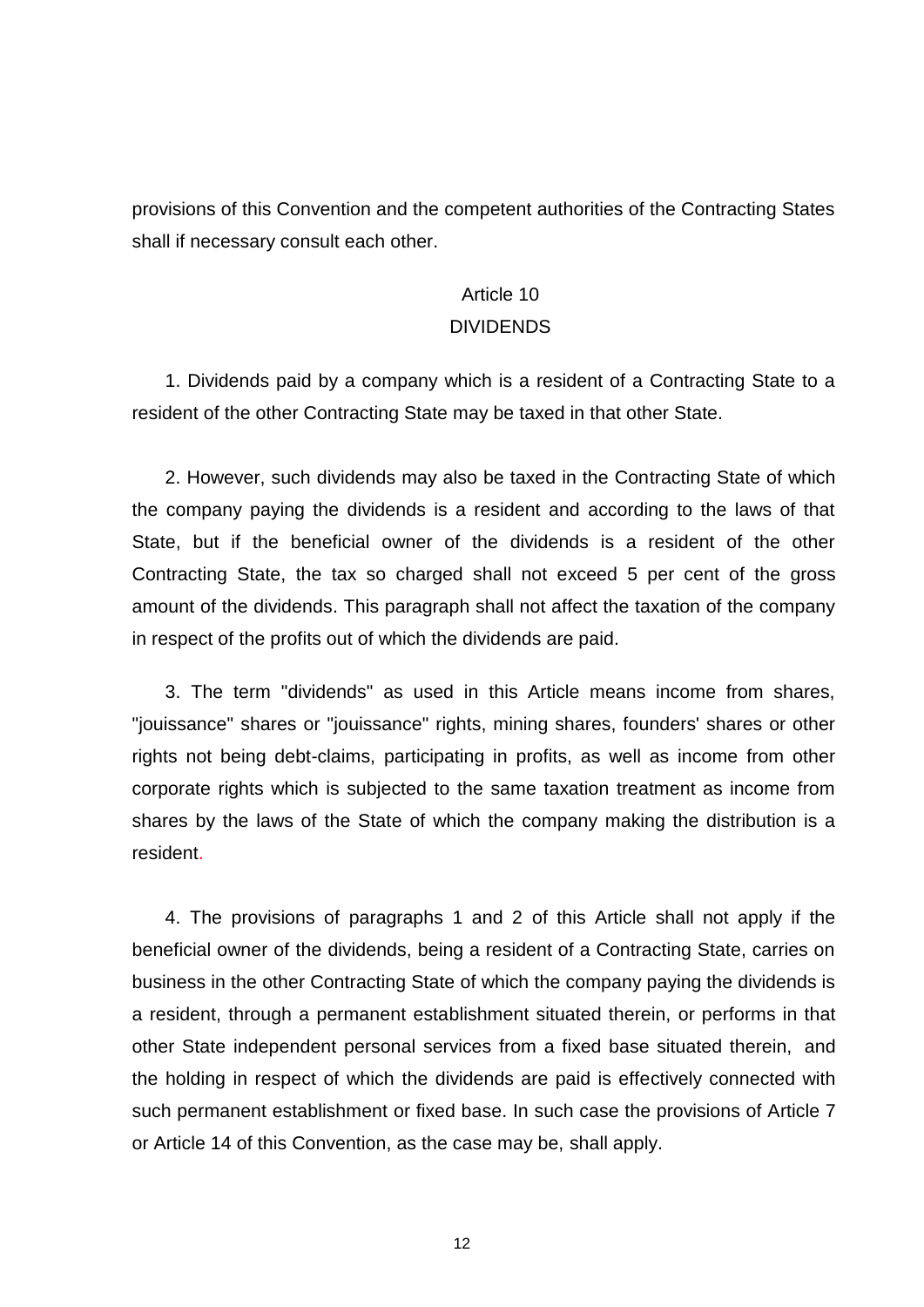5. Where a company which is a resident of a Contracting State derives profits or income from the other Contracting State, that other State may not impose any tax on the dividends paid by the company, except insofar as such dividends are paid to a resident of that other State or insofar as the holding in respect of which the dividends are paid is effectively connected with a permanent establishment or a fixed base situated in that other State, nor subject the company's undistributed profits to a tax on the company's undistributed profits, even if the dividends paid or the undistributed profits consist wholly or partly of profits or income arising in such other State.

# Article 11 INCOME FROM DEBT-CLAIMS

1. Income from debt-claims arising in a Contracting State and beneficially owned by a resident of the other Contracting State shall be taxable only in that other State.

2. The term "income from debt-claims" as used in this Article means income from debt-claims of every kind, whether or not secured by mortgage and whether or not carrying a right to participate in the debtor's profits, and in particular, income from government securities and income from bonds or debentures, including premiums and prizes attaching to such securities, bonds or debentures. Penalty charges for late payment shall not be regarded as income from debt-claims for the purpose of this Article.

3. The provisions of paragraph 1 of this Article shall not apply if the beneficial owner of the income from debt-claims, being a resident of a Contracting State, carries on business in the other Contracting State in which the income from debtclaims arises, through a permanent establishment situated therein, or performs in that other State independent personal services from a fixed base situated therein, and the debt-claim in respect of which such income is paid is effectively connected with such permanent establishment or fixed base. In such case the provisions of Article 7 or Article 14 of this Convention, as the case may be, shall apply.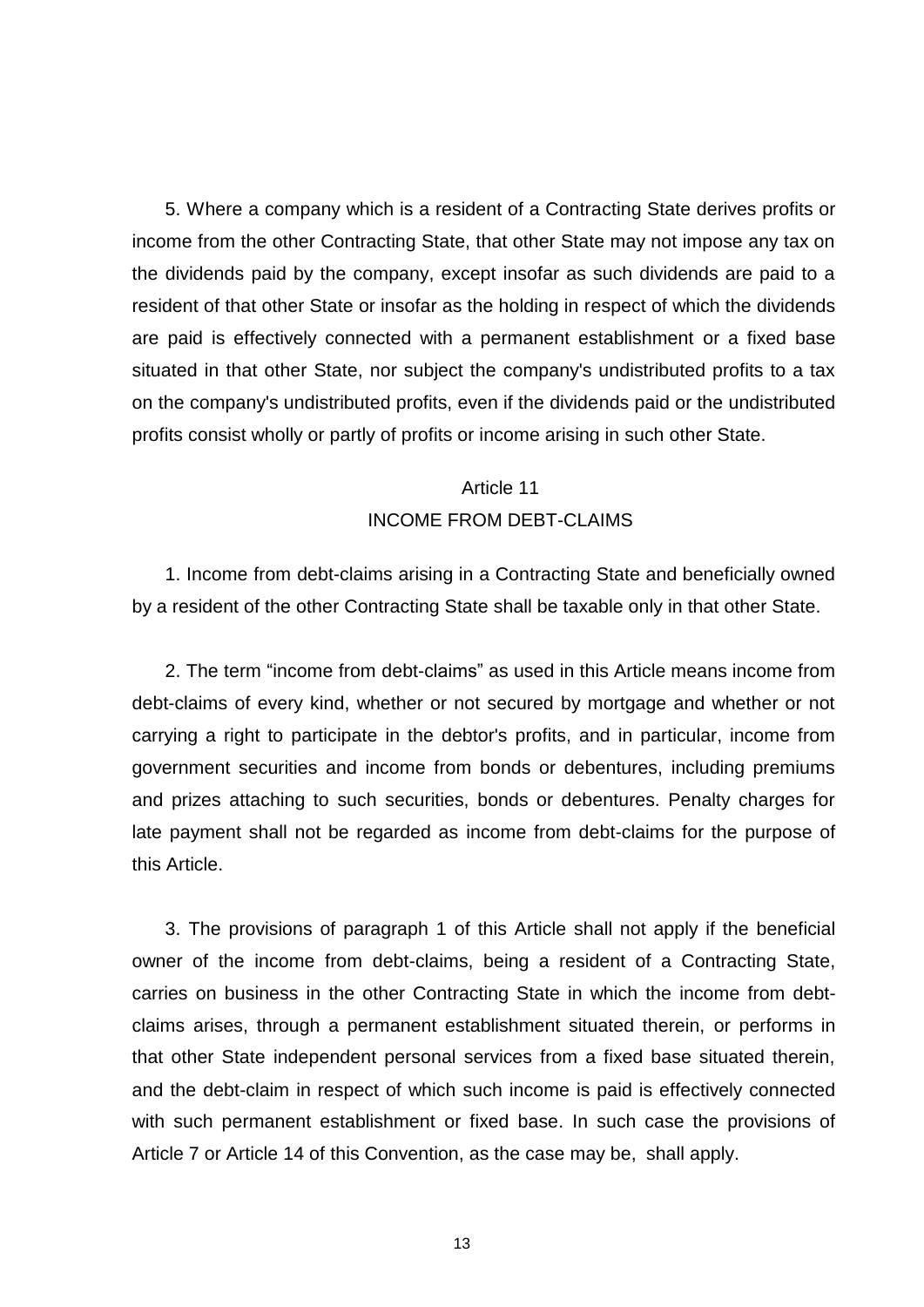4. Where, by reason of a special relationship between the payer and the beneficial owner or between both of them and some other person, the amount of the such income, having regard to the debt-claim for which it is paid, exceeds the amount which would have been agreed upon by the payer and the beneficial owner in the absence of such relationship, the provisions of this Article shall apply only to the last-mentioned amount. In such case, the excess part of the payments shall remain taxable according to the laws of each Contracting State, due regard being had to the other provisions of this Convention.

# Article 12

# ROYALTIES

1. Royalties arising in a Contracting State and paid to a resident of the other Contracting State may be taxed in that other State.

2. However, such royalties may also be taxed in the Contracting State in which they arise and according to the laws of that Contracting State, but if the beneficial owner of the royalties is a resident of the other Contracting State, the tax so charged shall not exceed

a) 5 per cent of the gross amount of the royalties which are paid for the use of, or the right to use, industrial, commercial or scientific equipment;

b) 7 per cent of the gross amount of the royalties in all other cases.

3. The term "royalties" as used in this Article means payments of any kind received as a consideration for the use of, or the right to use, any copyright of literary, artistic or scientific work including cinematograph films, or films or tapes used for radio or television broadcasting, any patent, trade mark, design or model, plan, secret formula or process, or for the use of, or the right to use, industrial, commercial or scientific equipment, or for information concerning industrial, commercial or scientific experience.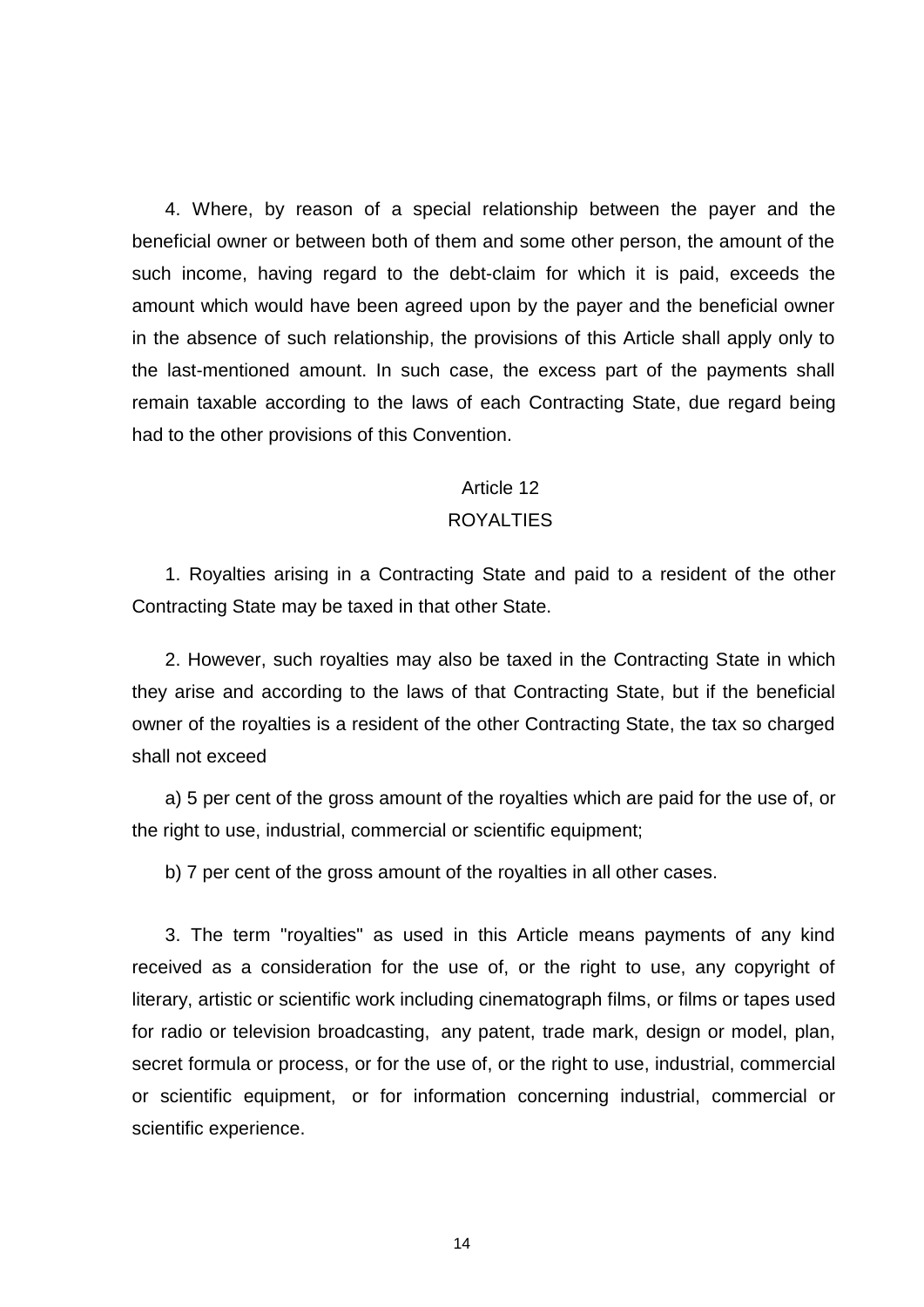4. The provisions of paragraphs 1 and 2 of this Article shall not apply if the beneficial owner of the royalties, being a resident of a Contracting State, carries on business in the other Contracting State in which the royalties arise, through a permanent establishment situated therein, or performs in that other State independent personal services from a fixed base situated therein, and the right or property in respect of which the royalties are paid is effectively connected with such permanent establishment or fixed base. In such case the provisions of Article 7 or Article 14 of this Convention, as the case may be, shall apply.

5. Royalties shall be deemed to arise in a Contracting State when the payer is a resident of that State. Where, however, the person paying the royalties, whether he is a resident of a Contracting State or not, has in a Contracting State a permanent establishment or a fixed base in connection with which the liability to pay the royalties was incurred, and such royalties are borne by such permanent establishment or fixed base, then such royalties shall be deemed to arise in the State in which the permanent establishment or fixed base is situated.

6. Where by reason of a special relationship between the payer and the beneficial owner or between both of them and some other person, the amount of the royalties, having regard to the use, right or information for which they are paid, exceeds the amount which would have been agreed upon by the payer and the beneficial owner in the absence of such relationship, the provisions of this Article shall apply only to the last-mentioned amount. In such case, the excess part of the payments shall remain taxable according to the laws of each Contracting State, due regard being had to the other provisions of this Convention.

# Article 13

## CAPITAL GAINS

1. Gains derived by a resident of a Contracting State from the alienation of immovable property referred to in Article 6 of this Convention and situated in the other Contracting State may be taxed in that other State.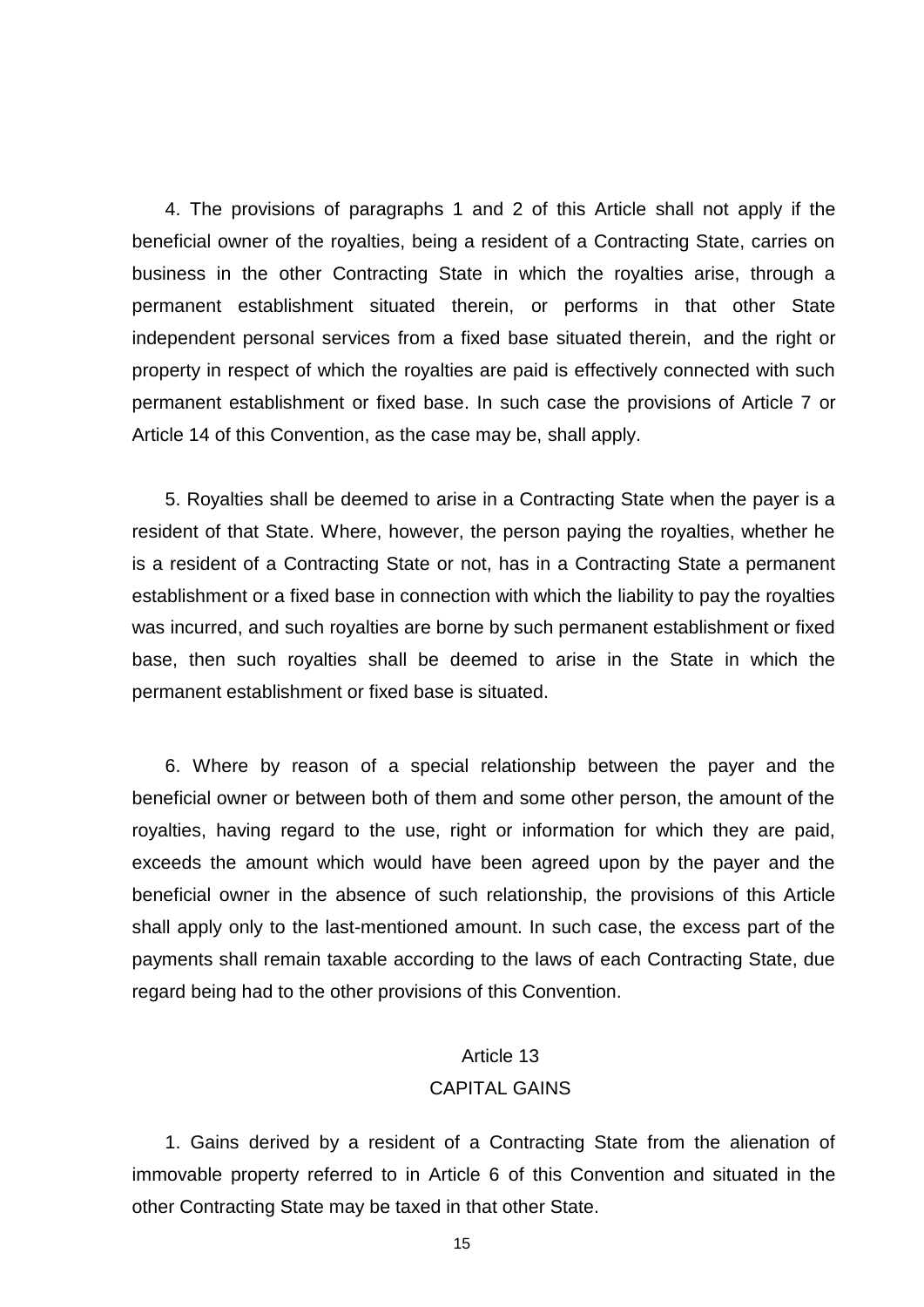2. Gains from the alienation of movable property forming part of the business property of a permanent establishment which an enterprise of a Contracting State has in the other Contracting State, or of movable property pertaining to a fixed base available to a resident of a Contracting State in the other Contracting State for the purpose of performing independent personal services, including such gains from the alienation of such a permanent establishment (alone or with the whole enterprise) or of such fixed base, may be taxed in that other State.

3. Gains from the alienation of ships or aircraft operated in international traffic, or movable property pertaining to the operation of such ships or aircraft, shall be taxable only in the Contracting State in which the place of effective management of the enterprise is situated.

4. Gains from the alienation of shares of the capital stock of a company the property of which consists directly or indirectly principally of immovable property situated in a Contracting State may be taxed in that State.

5. Gains from the alienation of shares other than those mentioned in paragraph 4 representing a participation of at least 25 per cent in a company which is a resident of a Contracting State may be taxed in that State.

6. Gains from the alienation of any property other than that referred to in the preceding paragraphs of this Article shall be taxable only in the Contracting State of which the alienator is a resident.

# Article 14

#### INDEPENDENT PERSONAL SERVICES

1. Income derived by a resident of a Contracting State in respect of professional services or other activities of an independent character shall be taxable only in that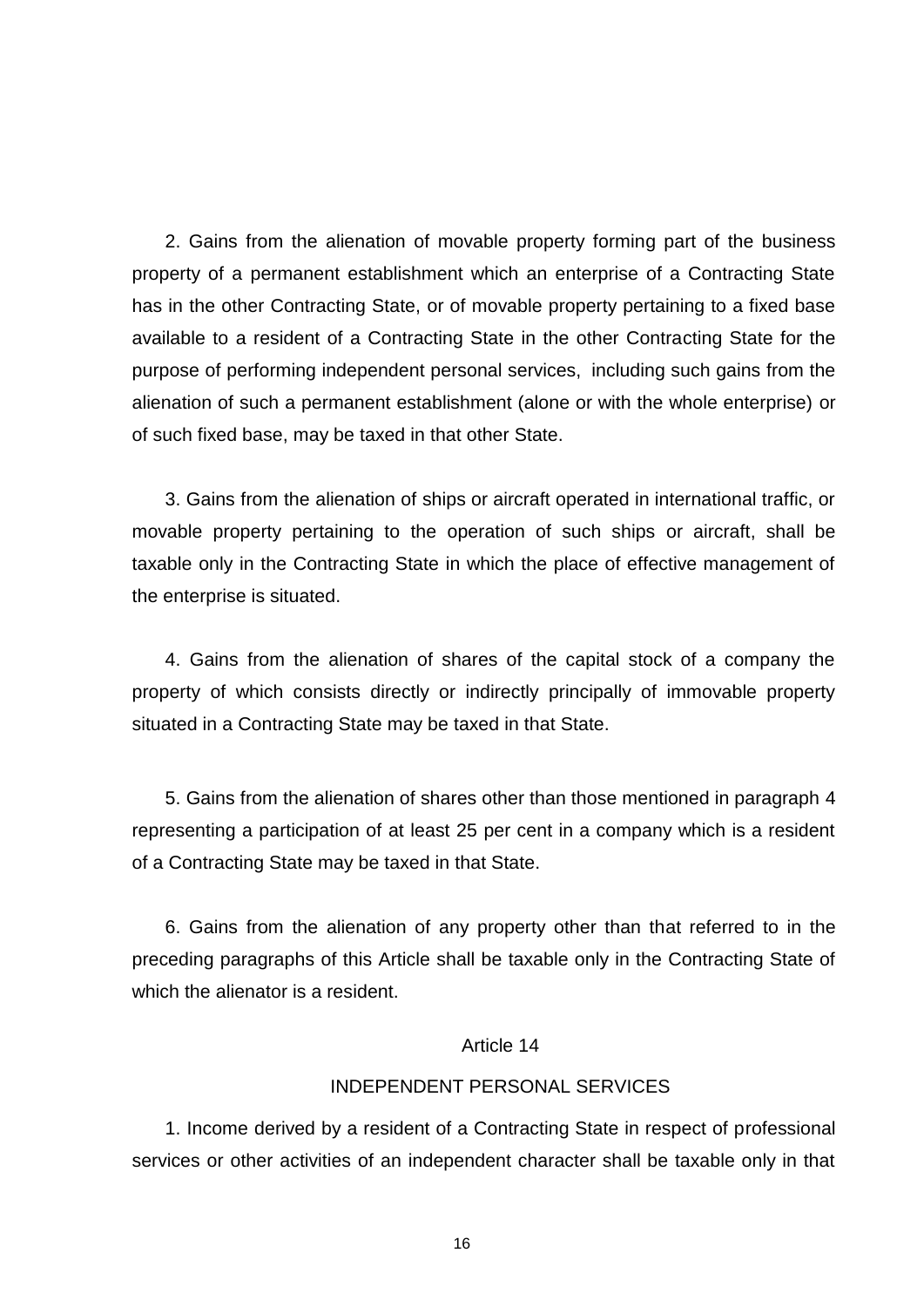State except in the following circumstances, when such income may also be taxed in the other Contracting State:

a) if he has a fixed base regularly available to him in the other Contracting State for the purpose of performing his activities; in that case, only so much of the income as is attributable to that fixed base may be taxed in that other Contracting State; or

b) if his stay in the other Contracting State is for a period or periods amounting to or exceeding in the aggregate 183 days in any twelve-month period commencing or ending in the fiscal year concerned; in that case, only so much of the income as is derived from his activities performed in that other State may be taxed in that other State.

2. The term "professional services" includes especially, independent scientific, literary, artistic, educational or teaching activities as well as the independent activities of physicians, lawyers, engineers, architects, dentists and accountants.

# Article 15 DEPENDENT PERSONAL SERVICES

1. Subject to the provisions of Articles 16, 18, 19, 20 and 21 of this Convention, salaries, wages and other similar remuneration derived by a resident of a Contracting State in respect of an employment shall be taxable only in that State unless the employment is exercised in the other Contracting State. If the employment is so exercised, such remuneration as is derived therefrom may be taxed in that other State.

2. Notwithstanding the provisions of paragraph 1 of this Article, remuneration derived by a resident of a Contracting State in respect of an employment exercised in the other Contracting State shall be taxable only in the first-mentioned State if:

a) the recipient is present in the other State for a period or periods not exceeding in the aggregate 183 days in any twelve month period commencing or ending in the fiscal year concerned, and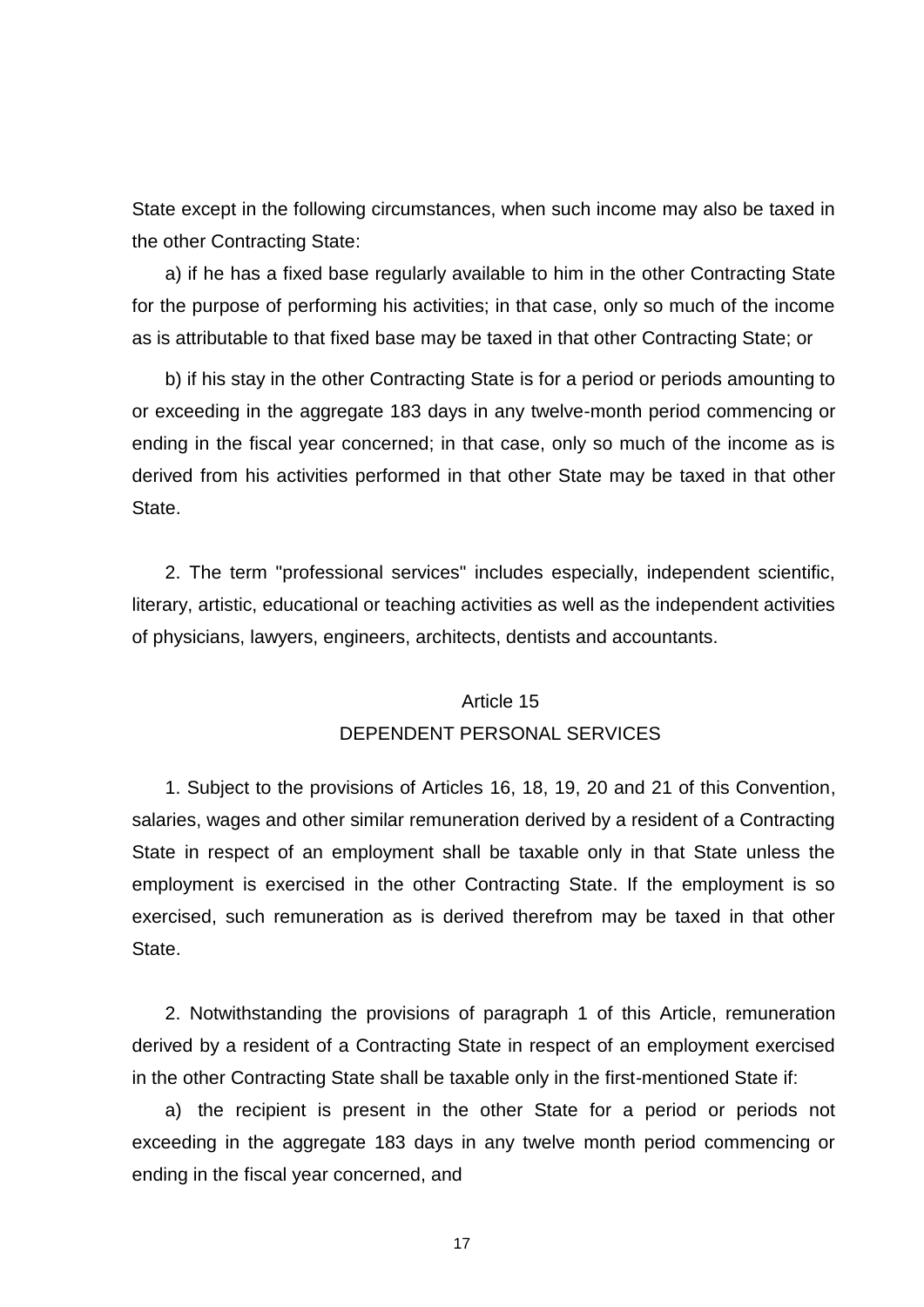b) the remuneration is paid by, or on behalf of, an employer who is not a resident of the other State, and

c) the remuneration is not borne by a permanent establishment or a fixed base which the employer has in the other State.

3. Notwithstanding the preceding provisions of this Article, remuneration derived in respect of an employment exercised aboard a ship or aircraft operated in international traffic may be taxed in the Contracting State in which the place of effective management of the enterprise is situated.

# Article 16 DIRECTORS' FEES

Directors' fees and other similar payments derived by a resident of a Contracting State in his capacity as a member of the board of directors of a company which is a resident of the other Contracting State may be taxed in that other State.

# Article 17 ARTISTES AND SPORTSPERSONS

1. Notwithstanding the provisions of Articles 14 and 15 of this Convention, income derived by a resident of a Contracting State as an entertainer, such as a theatre, motion picture, radio or television artiste, or a musician, or as a sportsperson, from his personal activities as such exercised in the other Contracting State, may be taxed in that other State.

2. Where income in respect of personal activities exercised by an entertainer or a sportsperson in his capacity as such accrues not to the entertainer or sportsperson himself but to another person, that income may, notwithstanding the provisions of Articles 7, 14 and 15 of this Convention, be taxed in the Contracting State in which the activities of the entertainer or sportsperson are exercised.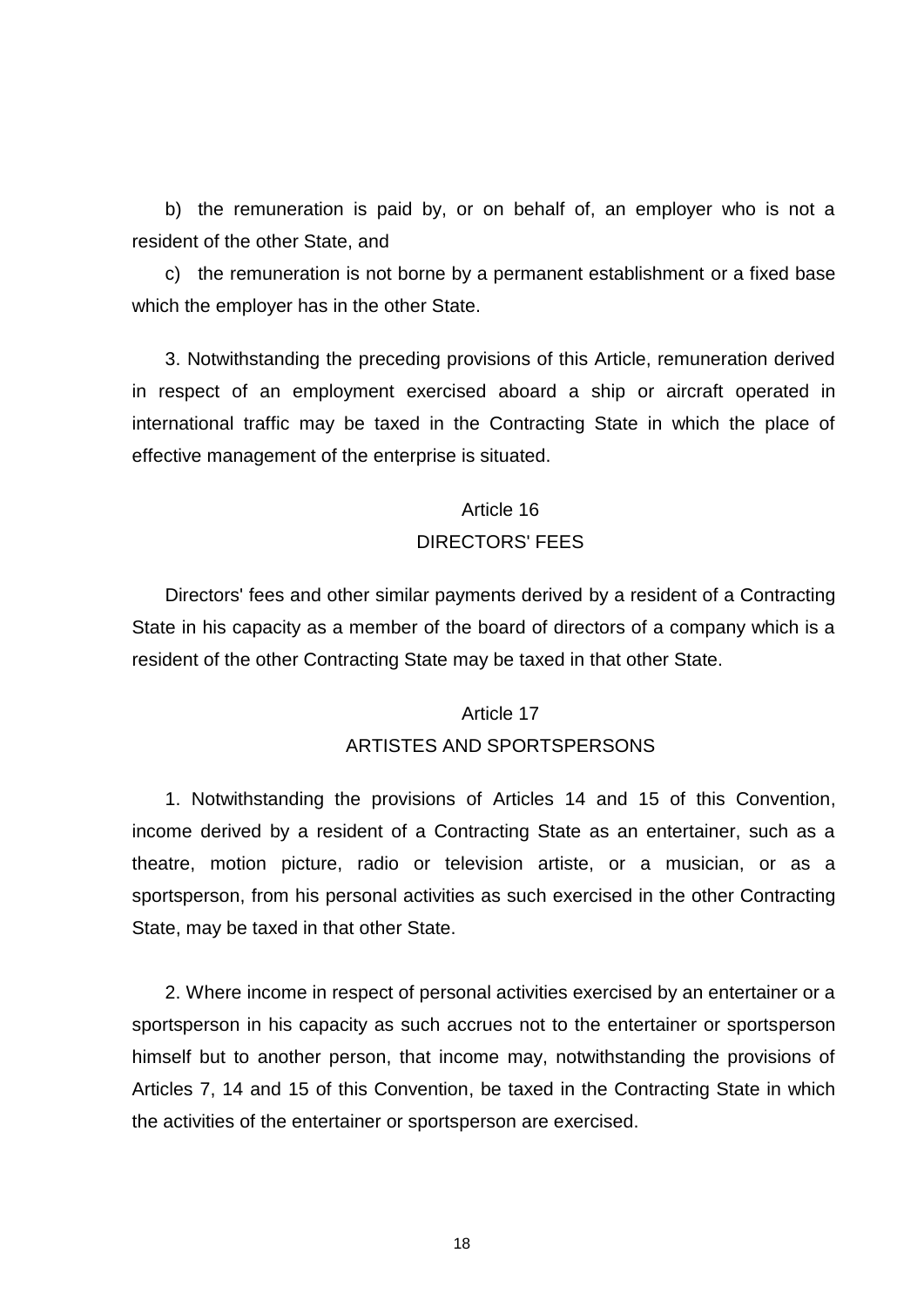3. Paragraphs 1 and 2 of this Article shall not apply to income derived by a resident of a Contracting State from activities exercised in the other Contracting State if the visit to that other State is supported wholly or mainly by public funds of the first-mentioned State, a political subdivision or a local authority thereof, or takes place under a cultural agreement or arrangement between the Governments of the Contracting States. In such case, the income shall be taxable only in the Contracting State of which the entertainer or sportsperson is a resident.

## Article 18

# **PENSIONS**

Pensions and other similar payments arising in a Contracting State and paid to a resident of the other Contracting State shall be taxable only in the first-mentioned State.

# Article 19

# GOVERNMENT SERVICE

1. a) Salaries, wages and other similar remuneration paid by a Contracting State or an administrative subdivision, a local authority or statutory body thereof to an individual in respect of services rendered to that State, subdivision, authority or body shall be taxable only in that State.

b) However, such salaries, wages and other similar remuneration shall be taxable only in the other Contracting State if the services are rendered in that State and the individual is a resident of that State who:

- (i) is a national of that State; or
- (ii) did not become a resident of that State solely for the purpose of rendering the services.

3. The provisions of Articles 15, 16 and 17 of this Convention shall apply to salaries, wages and other similar remuneration in respect of services rendered in connection with a business carried on by a Contracting State or an administrative subdivision, a local authority or statutory body thereof.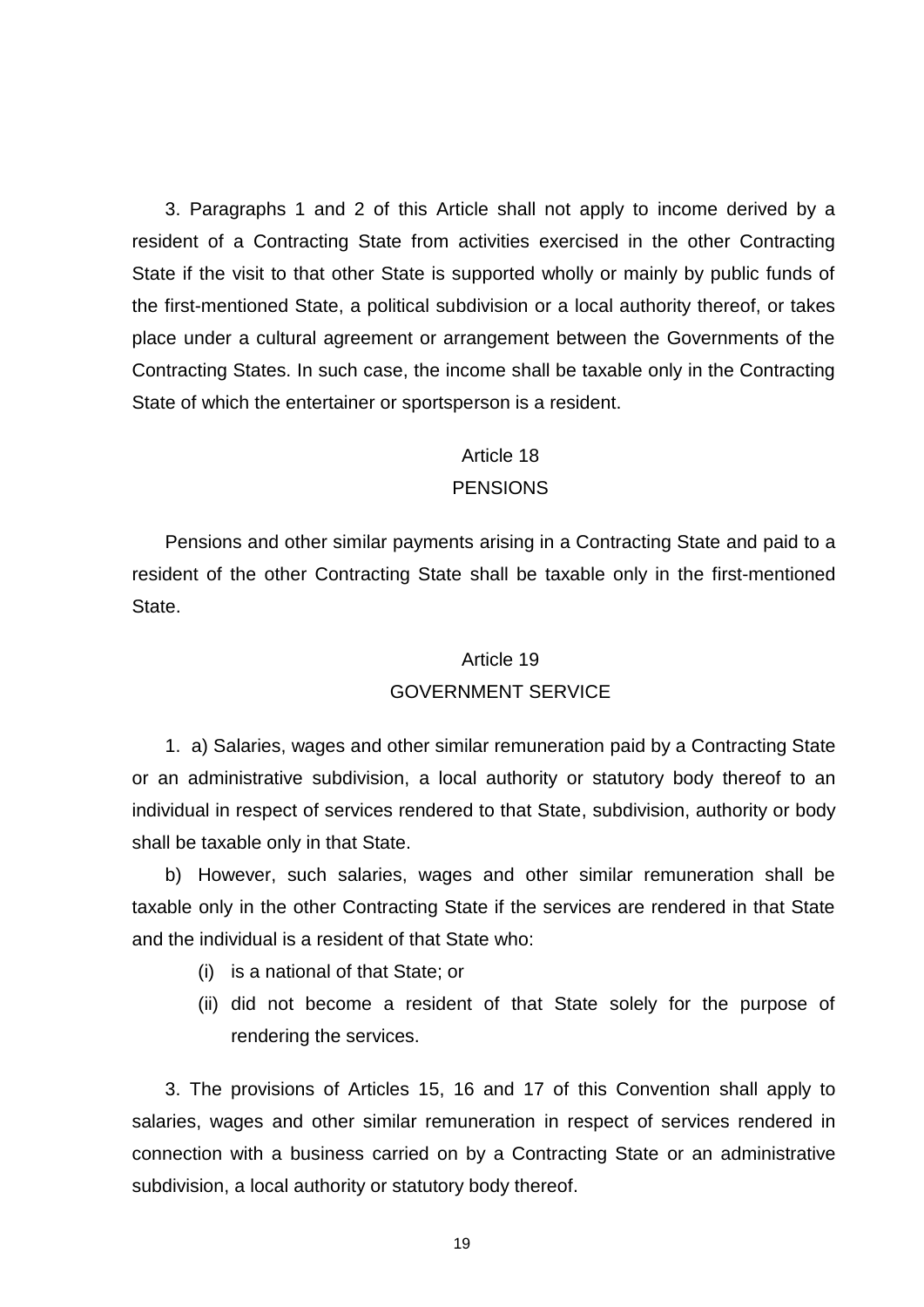# Article 20 TEACHERS AND RESEARCHERS

1. An individual who is or was a resident of a Contracting State immediately before making a visit to the other Contracting State and who, at the invitation of an university, college, school, or other similar educational institution or scientific research institution, visits that other Contracting State solely for the purpose of teaching or research or both at such educational or research institution, shall be exempt from tax in that other State on any remuneration derived from such teaching or research for a period not exceeding two years.

2. The provision of paragraph 1 of this Article shall not apply to income from research if such research is undertaken primarily for the private benefit of a specific person or persons.

# Article 21

# **STUDENTS**

Payments which a student or business trainee or apprentice who is or was immediately before visiting a Contracting State a resident of the other Contracting State and who is present in the first-mentioned State solely for the purpose of his education or training receives for the purpose of his maintenance, education or training shall not be taxed in that State, provided that such payments arise from sources outside that State.

# Article 22

# OTHER INCOME

1. Items of income of a resident of a Contracting State, wherever arising, not dealt with in the foregoing Articles of this Convention shall be taxable only in that State.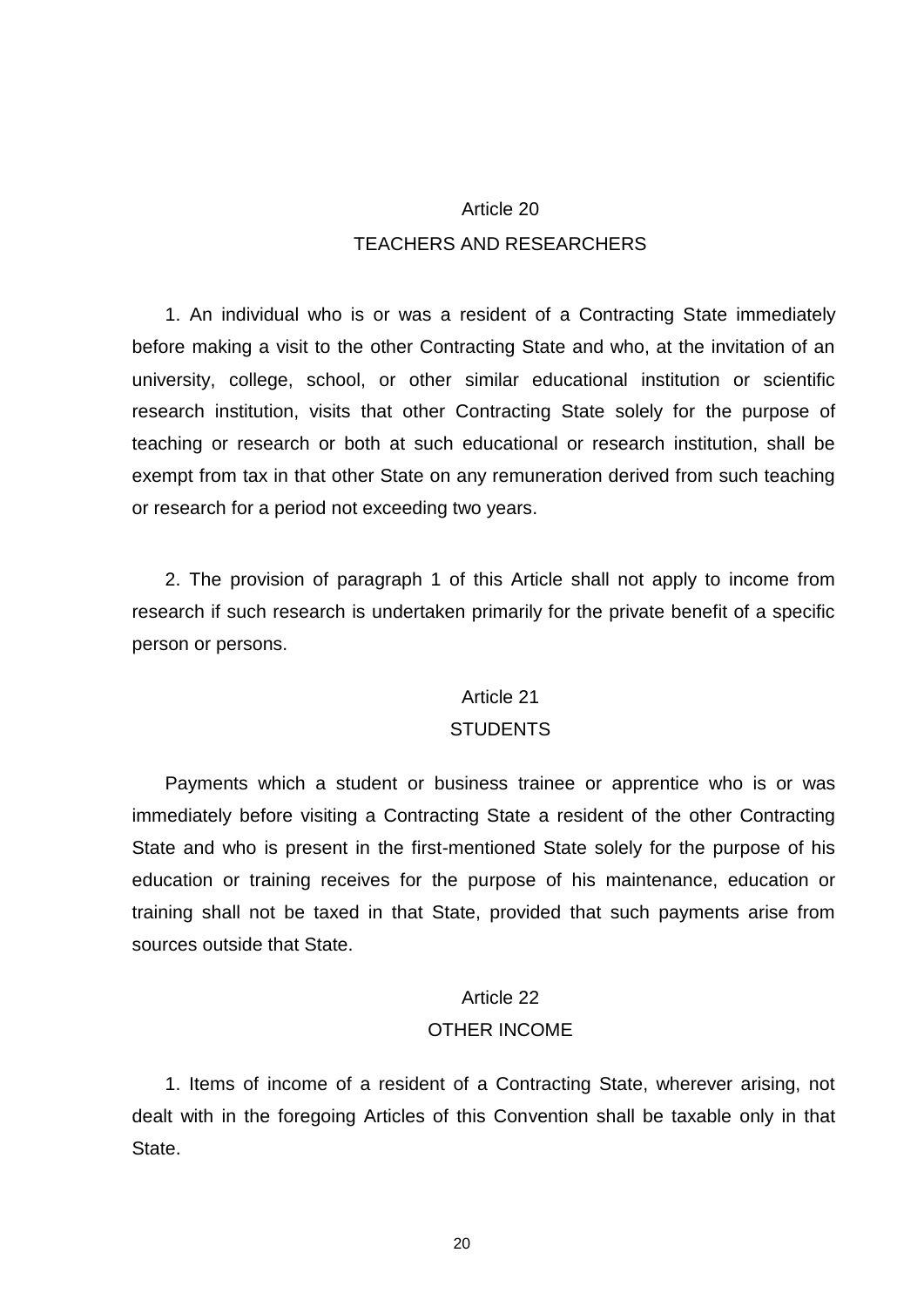2. The provisions of paragraph 1 of this Article shall not apply to income, other than income from immovable property as defined in paragraph 2 of Article 6 of this Convention, if the recipient of such income, being a resident of a Contracting State, carries on business in the other Contracting State through a permanent establishment situated therein, or performs in that other State independent personal services from a fixed base situated therein, and the right or property in respect of which the income is paid is effectively connected with such permanent establishment or fixed base. In such case the provisions of Article 7 or Article 14 of this Convention, as the case may be, shall apply.

# Article 23

# **CAPITAL**

1. Capital represented by immovable property referred to in Article 6 of this Convention, owned by a resident of a Contracting State and situated in the other Contracting State, may be taxed in that other Contracting State.

2. Capital represented by movable property forming part of the business property of a permanent establishment which an enterprise of a Contracting State has in the other Contracting State or by movable property pertaining to a fixed base available to a resident of a Contracting State in the other Contracting State for the purpose of performing independent personal services, may be taxed in that other Contracting State.

3. Capital represented by ships and aircraft operated by an enterprise of a Contracting State in international traffic and by movable property pertaining to the operation of such ships and aircraft shall be taxable only in the Contracting State in which the place of effective management of the enterprise is situated.

4. All other elements of capital of a resident of a Contracting State shall be taxable only in that Contracting State.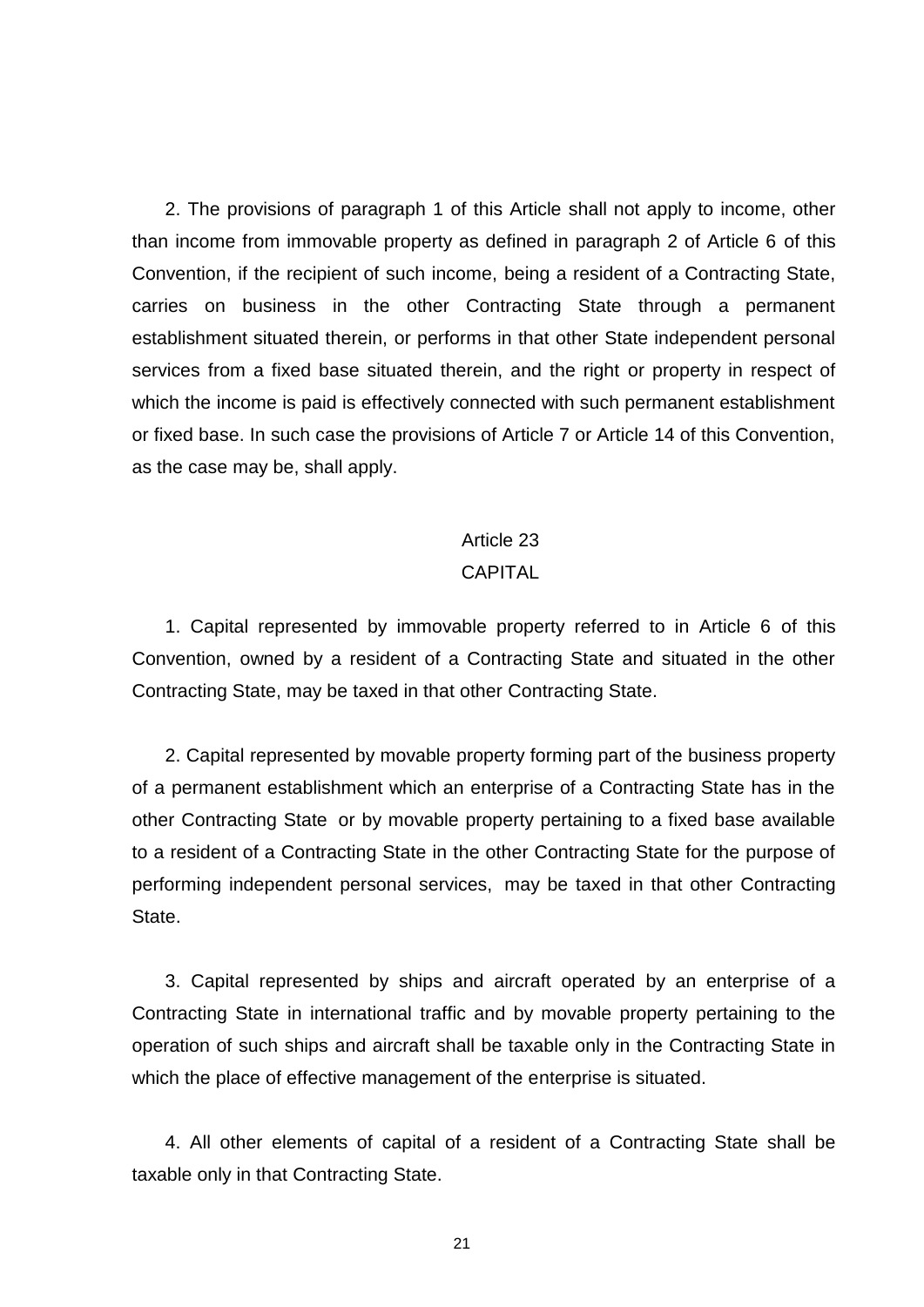# Article 24 ELIMINATION OF DOUBLE TAXATION

Double taxation shall be eliminated as follows:

1. In the case of the Kingdom of Saudi Arabia:

a) where a resident of the Kingdom of Saudi Arabia derives income or owns capital which, in accordance with the provisions of this Convention, may be taxed in Luxembourg, the Kingdom of Saudi Arabia shall, subject to the provisions of subparagraph b) of paragraph 2 of this Article, exempt such income or capital from tax;

b) where a capital company which is a resident of the Kingdom of Saudi Arabia derives items of income which, in accordance with the provisions of this Convention, may be taxed in Luxembourg, the Kingdom of Saudi Arabia shall allow as a deduction from the tax on the income of that capital company an amount equal to the tax paid in Luxembourg. Such deduction shall not, however, exceed that part of the tax, as computed before the deduction is given, which is attributable to such items of income derived from Luxembourg;

c) the methods for elimination of double taxation will not prejudice to the provisions of the Zakat collection regime as regards Saudi nationals.

2. In the case of Luxembourg:

Subject to the provisions of Luxembourg law regarding the elimination of double taxation which shall not affect the general principle hereof:

a) where a resident of Luxembourg derives income or owns capital which, in accordance with the provisions of this Convention, may be taxed in Saudi Arabia, Luxembourg shall, subject to the provisions of sub-paragraphs b), c) and d), exempt such income or capital from tax, but may, in order to calculate the amount of tax on the remaining income or capital of the resident, apply the same rates of tax as if the income or capital had not been exempted;

b) where a resident of Luxembourg derives income which, in accordance with the provisions of Articles 7, 10, 12, 13(2) and 17 may be taxed in Saudi Arabia, Luxembourg shall allow as a deduction from the tax on the income of that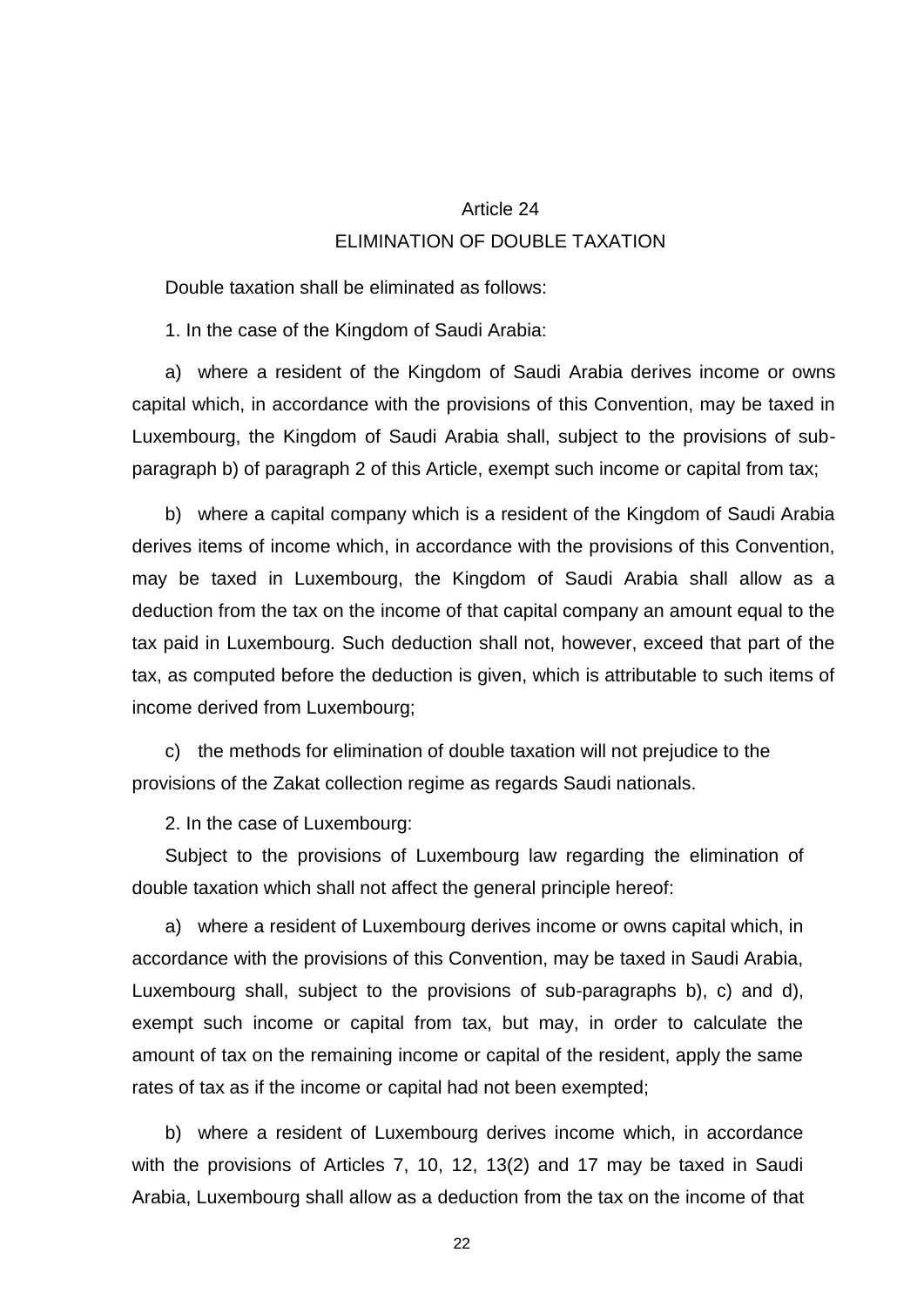resident an amount equal to the tax paid in Saudi Arabia, but only, with respect to Articles 7 and 13(2), if the business profits and the capital gains are not derived from activities in agriculture, industry, infrastructure and tourism in Saudi Arabia. Such deduction shall not, however, exceed that part of the tax, as computed before the deduction is given, which is attributable to such items of income derived from Saudi Arabia;

c) where a company which is a resident of Luxembourg derives dividends from Saudi Arabia sources, Luxembourg shall exempt such dividends from tax, provided that the company which is a resident of Luxembourg holds directly at least 10 per cent of the capital of the company paying the dividends since the beginning of the accounting year and if this company is subject in Saudi Arabia to an income tax corresponding to the Luxembourg corporation tax. The abovementioned shares in the Saudi Arabia company are, under the same conditions, exempt from the Luxembourg capital tax. This exemption under this subparagraph shall also apply notwithstanding that the Saudi Arabia company is exempted from tax or taxed at a reduced rate in Saudi Arabia and if these dividends are derived out of profits from activities in agriculture, industry, infrastructure or tourism in Saudi Arabia;

d) the provisions of sub-paragraph a) shall not apply to income derived or capital owned by a resident of Luxembourg where Saudi Arabia applies the provisions of this Convention to exempt such income or capital from tax or applies the provisions of paragraph 2 of Articles 10 and 12 to such income.

#### Article 25

#### MUTUAL AGREEMENT PROCEDURE

1. Where a person considers that the actions of one or both of the Contracting States result or will result for him in taxation not in accordance with the provisions of this Convention, he may, irrespective of the remedies provided by the domestic law of those States, present his case to the competent authority of the Contracting State of which he is a resident. The case must be presented within three years from the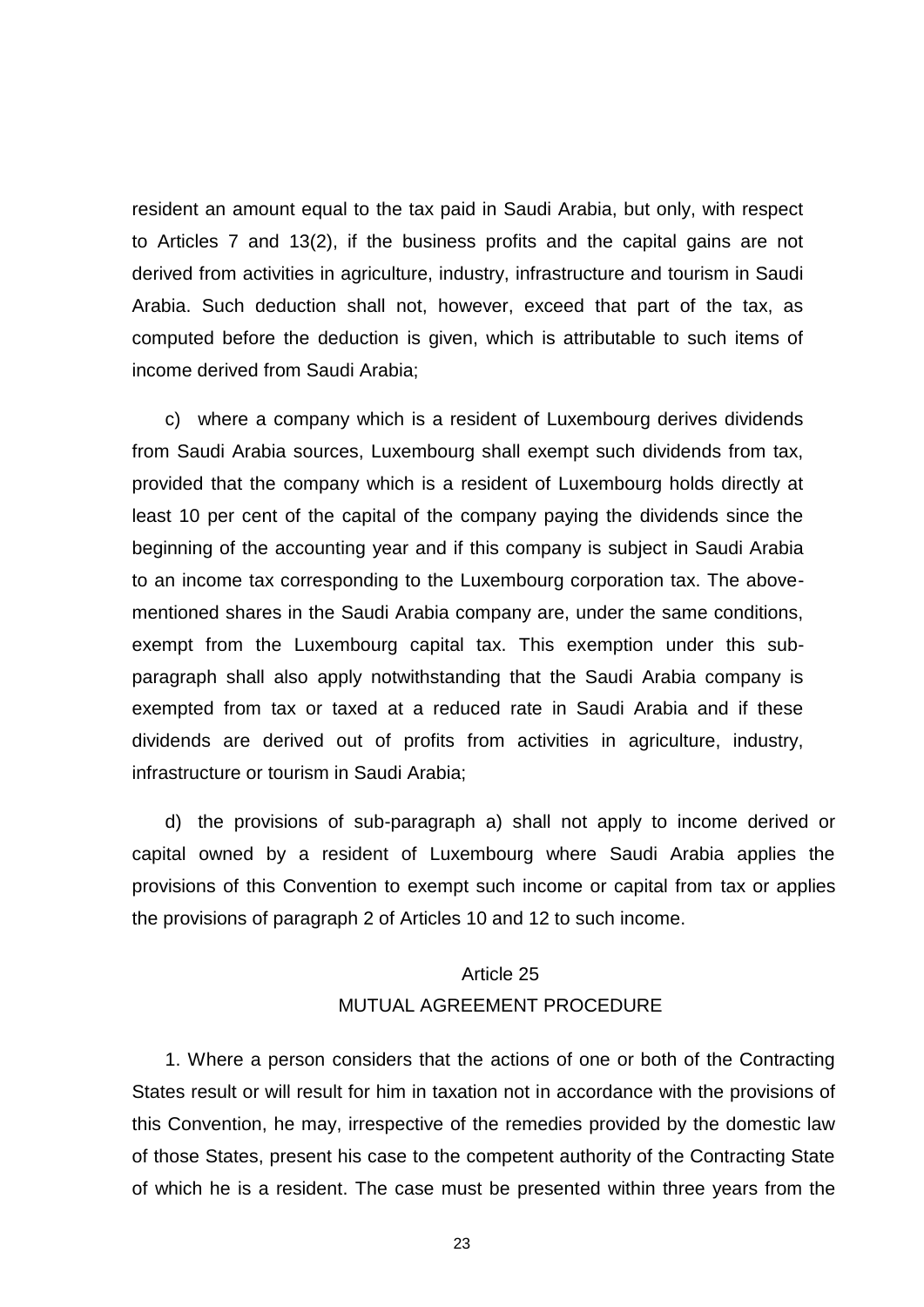first notification of the action resulting in taxation not in accordance with the provisions of the Convention.

2. The competent authority shall endeavour, if the objection appears to it to be justified and if it is not itself able to arrive at a satisfactory solution, to resolve the case by mutual agreement with the competent authority of the other Contracting State, with a view to the avoidance of taxation which is not in accordance with the Convention. Any agreement reached shall be implemented notwithstanding any time limits in the domestic law of the Contracting States.

3. The competent authorities of the Contracting States shall endeavour to resolve by mutual agreement any difficulties or doubts arising as to the interpretation or application of the Convention. They may also consult together for the elimination of double taxation in cases not provided for in this Convention.

4. The competent authorities of the Contracting States may communicate with each other for the purpose of reaching an agreement in the sense of the preceding paragraphs.

#### Article 26

# EXCHANGE OF INFORMATION

1. The competent authorities of the Contracting States shall exchange such information as is foreseeably relevant for carrying out the provisions of this Convention or to the administration or enforcement of the domestic laws of the Contracting States concerning taxes covered by this Convention insofar as the taxation thereunder is not contrary to this Convention. The exchange of information is not restricted by Article 1 of this Convention.

2. Any information received under paragraph 1 of this Article by a Contracting State shall be treated as secret in the same manner as information obtained under the domestic laws of that State and shall be disclosed only to persons or authorities (including courts and administrative bodies) concerned with the assessment or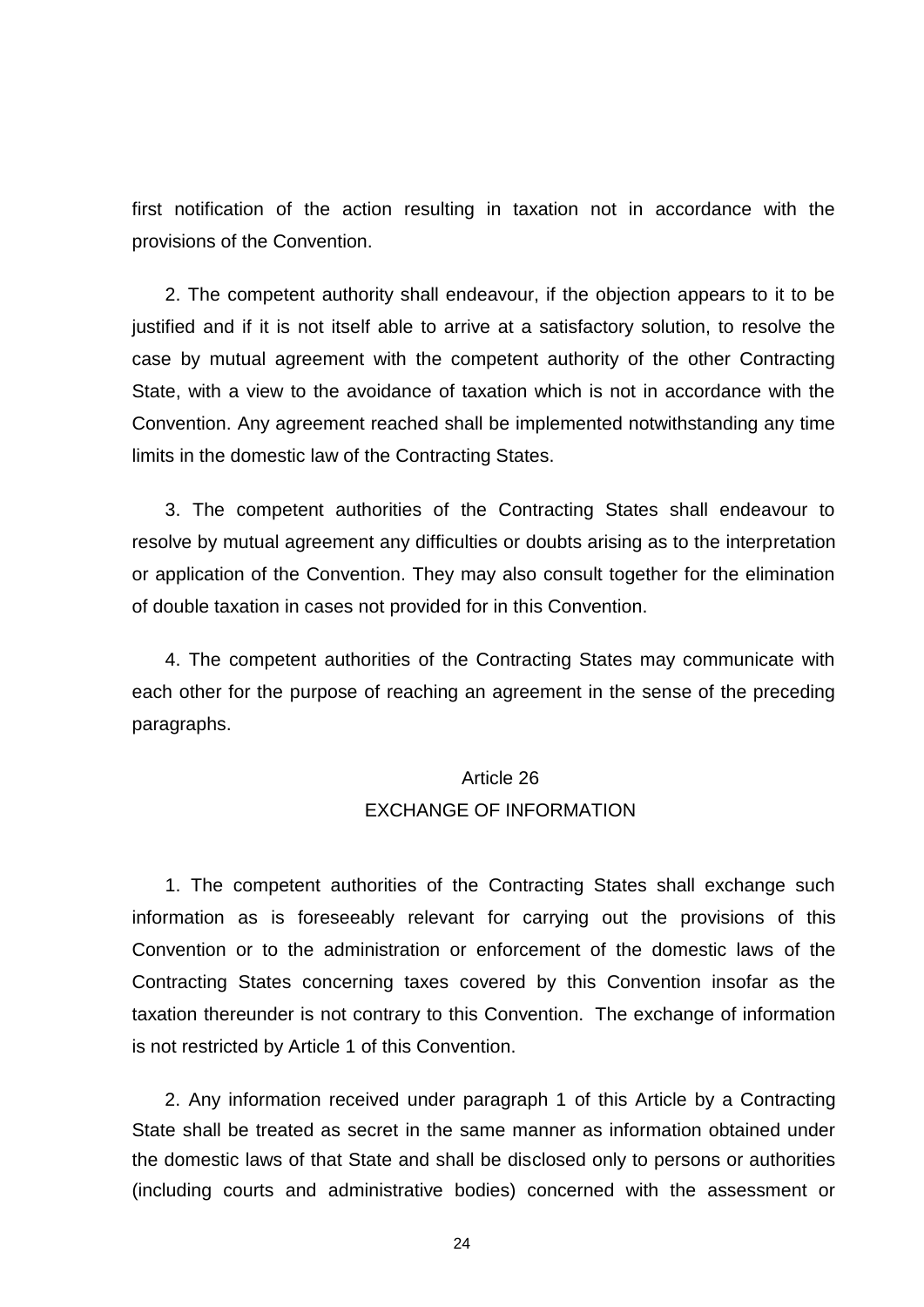collection of, the enforcement or prosecution in respect of, the determination of appeals in relation to the taxes referred to in paragraph 1 of this Article, or the oversight of the above. Such persons or authorities shall use the information only for such purposes. They may disclose the information in public court proceedings or in judicial decisions.

3. In no case shall the provisions of paragraphs 1 and 2 of this Article be construed so as to impose on a Contracting State the obligation:

a) to carry out administrative measures at variance with the laws and administrative practice of that or of the other Contracting State;

b) to supply information which is not obtainable under the laws or in the normal course of the administration of that or of the other Contracting State;

c) to supply information which would disclose any trade, business, industrial, commercial or professional secret or trade process or information the disclosure of which would be contrary to public policy.

4. If information is requested by a Contracting State in accordance with this Article, the other Contracting State shall use its information gathering measures to obtain the requested information, even though that other State may not need such information for its own tax purposes. The obligation contained in the preceding sentence is subject to the limitations of paragraph 3 but in no case shall such limitations be construed to permit a Contracting State to decline to supply information solely because it has no domestic interest in such information.

5. In no case shall the provisions of paragraph 3 of this Article be construed to permit a Contracting State to decline to supply information upon request solely because the information is held by a bank, other financial institution, nominee or person acting in an agency or a fiduciary capacity or because it relates to ownership interests in a person.

# Article 27

## MEMBERS OF DIPLOMATIC MISSIONS AND CONSULAR POSTS

Nothing in this Convention shall affect the fiscal privileges of members of diplomatic missions or consular posts under the general rules of international law or under the provisions of special agreements.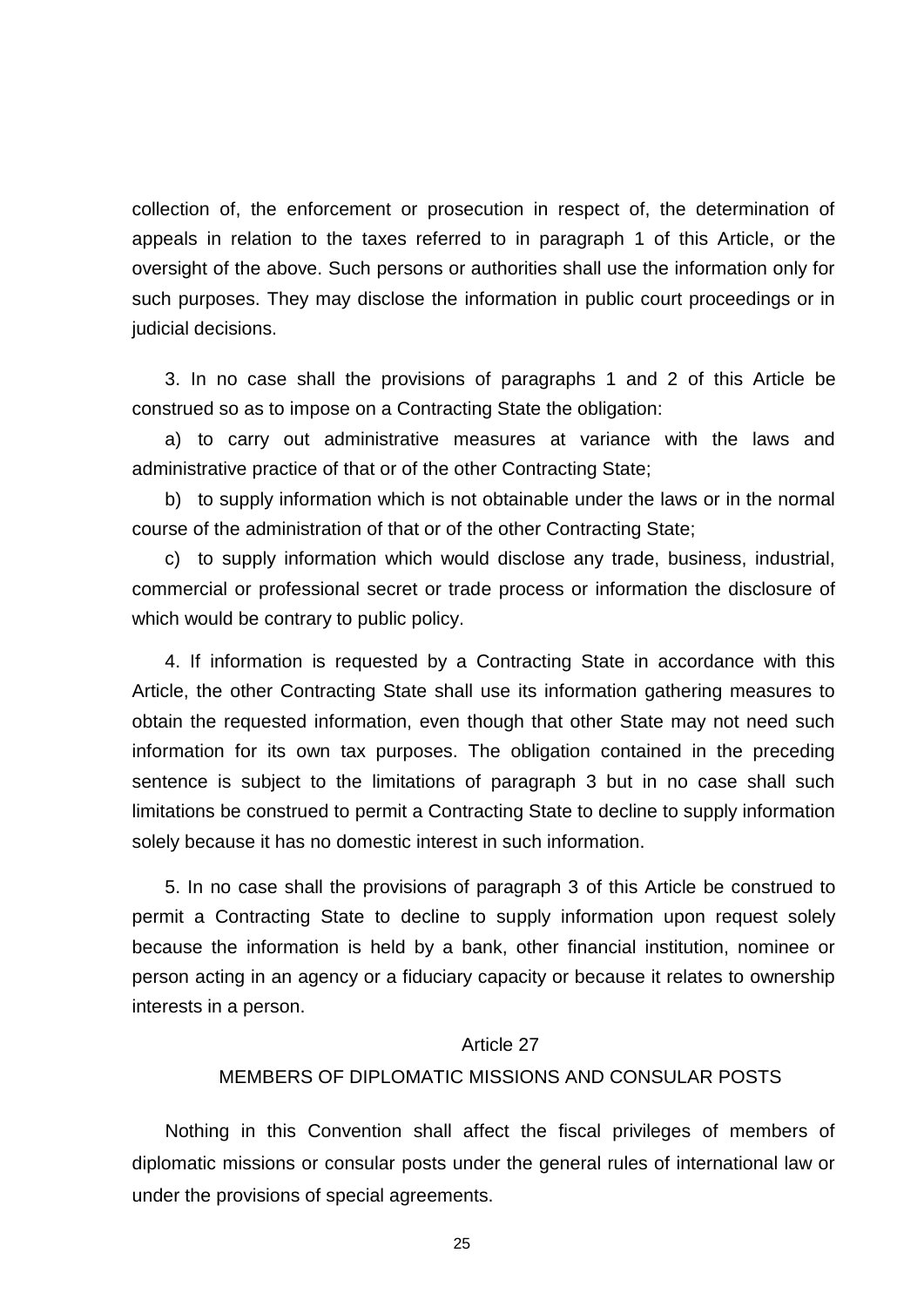#### Article 28

# ENTRY INTO FORCE

1. The Contracting States shall notify each other in writing, through diplomatic channels, that the procedures required by its law for the entry into force of this Convention have been fulfilled. This Convention shall enter into force on the first day of the second month following the month in which the latter of these notifications was received.

2. This Convention shall have effect:

a) with regard to taxes withheld at source, in respect of amounts paid on or after the first day of January next following the date upon which the Convention enters into force; and

b) with regard to other taxes, in respect of taxable years beginning on or after the first day of January next following the date upon which the Convention enters into force.

#### Article 29

# **TERMINATION**

1. This Convention shall remain in force until terminated by a Contracting State. Either of the Contracting States may terminate this Convention, through the diplomatic channels, by giving to the other Contracting State written notice of termination at least six months before the end of any calendar year beginning after the expiration of a period of five years from the date of its entry into force.

2. This Convention shall cease to have effect:

a) with regard to taxes withheld at source, in respect of amounts paid after the end of the calendar year in which such notice is given; and

b) with regard to other taxes, in respect of taxable years beginning after the end of the calendar year in which such notice is given.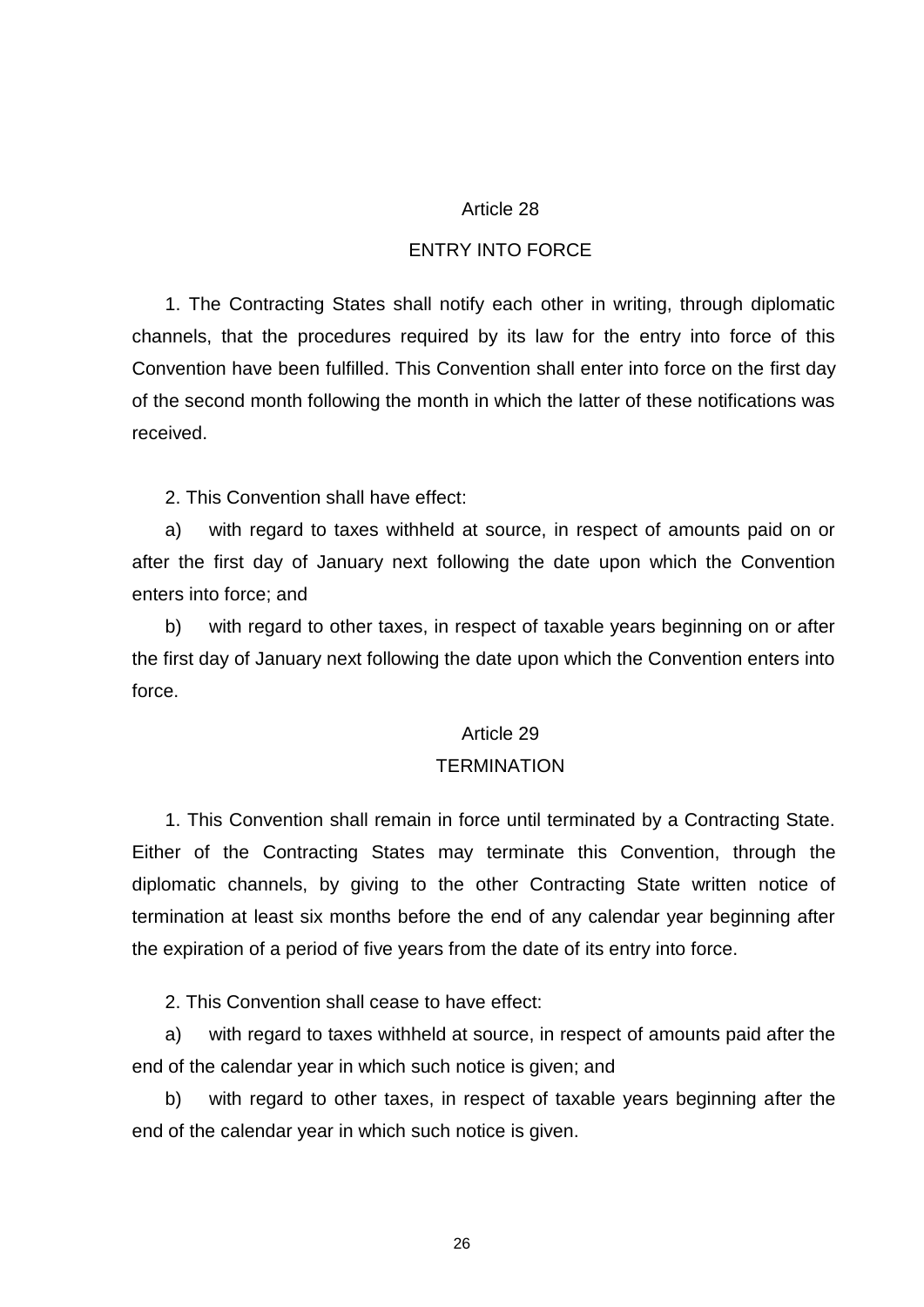In witness whereof the undersigned, being duly authorised thereto, have signed this Convention.

Done in duplicate at Riyadh this 27<sup>th</sup> day of JUMADA'll 1434H corresponding to the  $7<sup>th</sup>$  day of May 2013, in the Arabic, French and English languages, all texts being equally authentic. In case of divergence of interpretation, the English text shall prevail.

**For the Government of the Kingdom of Saudi Arabia**

**For the Government of the Grand Duchy of Luxembourg**

**Ibrahim A. Al-Assaf Minister of Finance**

**Luc Frieden Minister of Finance**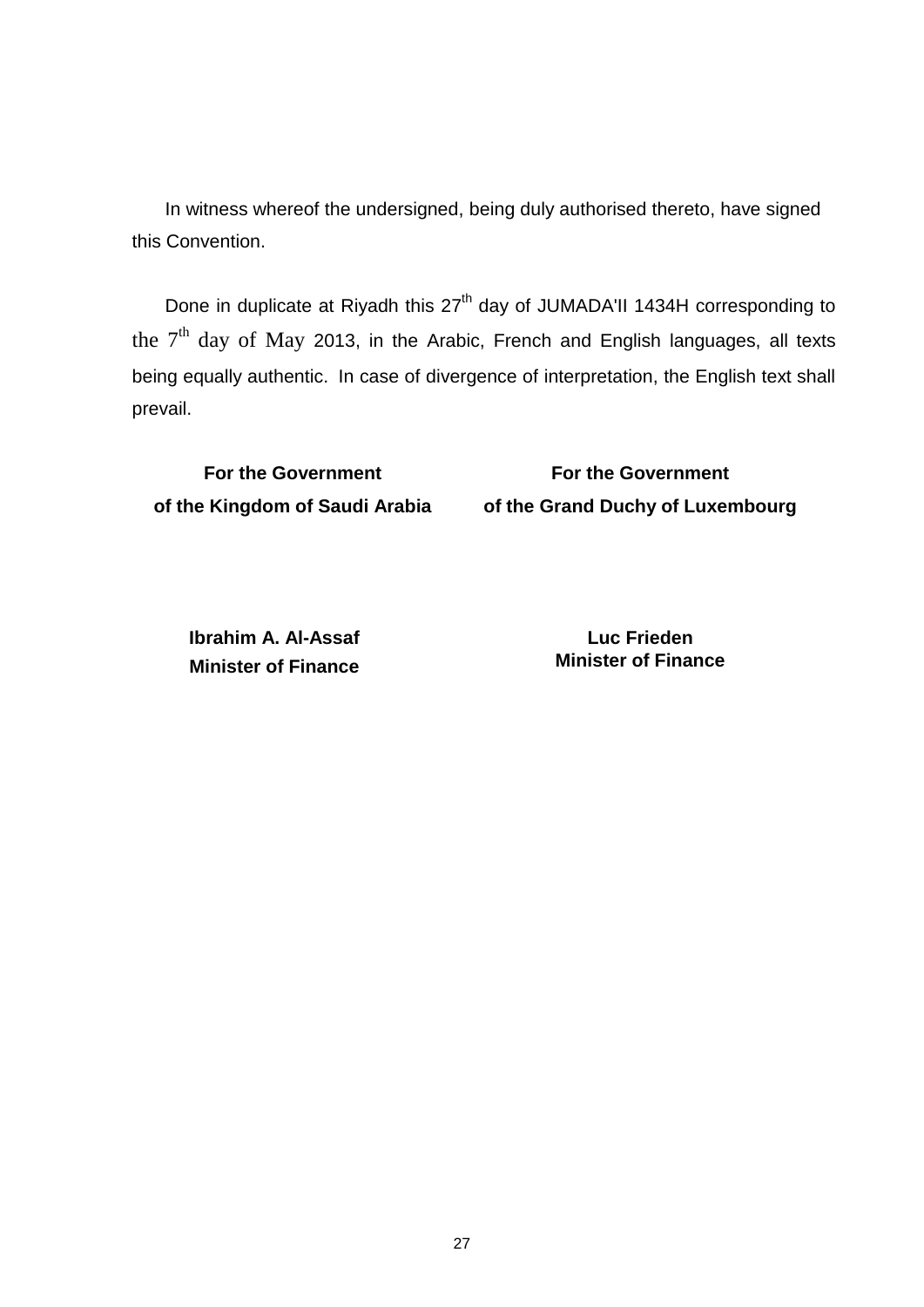# **PROTOCOL**

At the moment of signing the Convention between the Government of the Kingdom of Saudi Arabia and the Government of the Grand Duchy of Luxembourg for the avoidance of double taxation and the prevention of tax evasion with respect to taxes on income and on capital, the undersigned have agreed that the following provisions shall form an integral part of the Convention:

# **I. With reference to Article 4 of the Convention:**

1. A legal person organized under the laws of a Contracting State and that is generally exempt from tax or not liable to tax in that State and is established and maintained in that State either:

a) for a religious, charitable, educational, scientific, or other similar purpose; or

b) to provide pensions or other similar benefits to employees

shall be considered as a resident of that Contracting State.

2. A collective investment vehicle which is established in a Contracting State shall be considered as a resident of the Contracting State in which it is established and as the beneficial owner of the income it receives.

# **II. With reference to Article 26 of the Convention:**

1. The competent authority of the applicant State shall provide the following information to the competent authority of the requested State when making a request for information under the Convention to demonstrate the foreseeable relevance of the information to the request:

a) the identity of the person under examination or investigation;

b) a statement of the information sought including its nature and the form in which the applicant State wishes to receive the information from the requested State;

c) the tax purpose for which the information is sought;

d) grounds for believing that the information requested is held in the requested State or is in the possession or control of a person within the jurisdiction of the requested State;

e) to the extent known the name and address of any person believed to be in possession of the requested information;